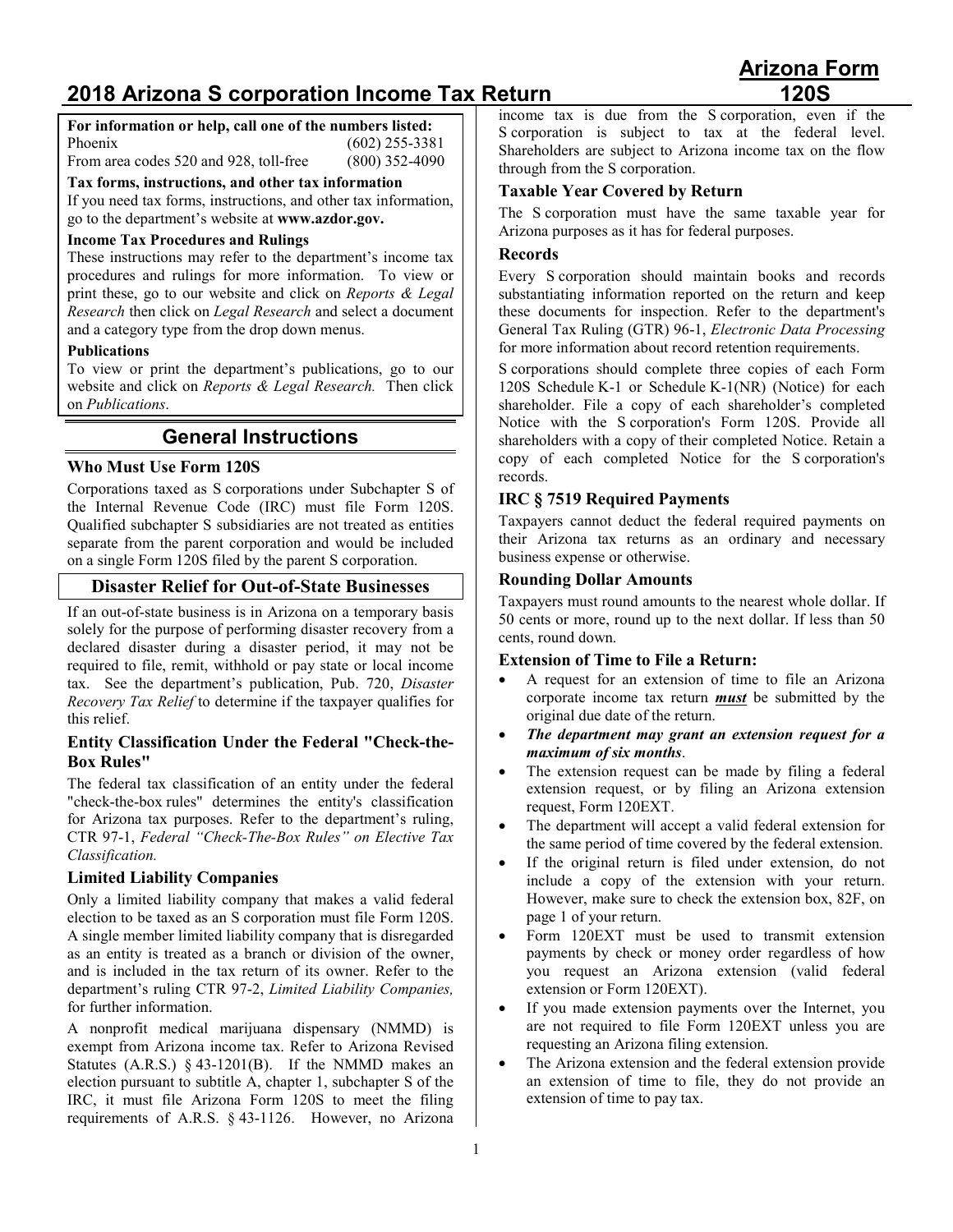- o You must pay 90% of your tax liability (including the \$50 minimum tax) by the original due date of your return.
- o The department imposes the extension underpayment penalty on any late or underpaid extension requests.
- See the department's ruling, CTR 01-3, *Extensions*, for additional information.
- Mail the extension request to the address shown on the form.

## **Timely Filing of Returns:**

- The department determines the timeliness of a tax return by the postmark or other official mark of the United States mail stamped on the envelope in which the return is mailed. See the department's ruling, GTR 16-1, *Timely Filing of Income or Withholding Tax Returns Through the United States Mail.*
- The Department will accept proof of mailing from a private delivery service included in the Internal Revenue Service (IRS) list of designated private delivery services. Contact the private delivery service for information regarding how to obtain written proof of mailing.
- If the due date for the return falls on a Saturday, Sunday, or a legal holiday, the return is considered timely filed if it is postmarked the next business day. See the department's ruling, GTR 16-2, *Timely Filing of Income or Withholding Tax Return – Holidays and Weekends*.

## **Filing Original Returns:**

- Returns are due by the  $15<sup>th</sup>$  day of the third month following the close of the taxable year.
- If the S corporation has a valid federal or Arizona filing extension, the return is due by the extended due date. If the due date for the return falls on a Saturday, Sunday, or a legal holiday, the return is considered timely filed if it is postmarked the next business day. See the department's ruling, GTR 16-2, *Timely Filing of Income or Withholding Tax Return – Holidays and Weekends*.
- Please do not submit a copy of your federal return with your original Arizona income tax return.
- The return must be signed by one or more of the officers of the S corporation (President, Treasurer, or any other principal officer).
- Do not submit a blank Arizona return with a copy of the federal return. S corporations must:
	- o Furnish complete data,
	- o Answer all questions on the return,<br>
	o Complete all applicable schedules,
	- Complete all applicable schedules, and
	- o Include all appropriate supplementary schedules.
	- Mail the return to the address shown on the form.

## **Filing Amended Returns:**

• Any S corporation that files an amended return with the IRS *must* file an Arizona amended return on Form 120S, for the tax year amended (i.e. 2018 Form 120S for tax year 2018) within 90 days of final determination of the federal amended return by the IRS. When filing an amended return, check the box labeled "Amended" in the upper right corner of the return.

- S corporations *must* report to the department changes or corrections to their taxable income by the IRS or as a result of renegotiation of a contract or subcontract with the United States.
- Within 90 days after the final determination of the change or correction, the S corporation must:
	- o File a copy of the final determination with the department, concede the accuracy of the determination or state any errors, and request the department recompute the tax owed Arizona, or
	- o File an amended return as required by the department.
- If your amended Arizona return is due to federal changes, either an amended federal return or an RAR, please include a copy of your amended federal return or RAR with your amended Arizona return.
- The S corporation must provide sufficient information for the department to recompute the S corporation's Arizona taxable income based on the Revenue Agent Report changes.
- The department may require the S corporation to file an amended return if the department does not have this information.
- Mail the amended return to the address shown on the form.

**NOTE:** *File amended returns for prior taxable years on the respective Form 120S for those taxable years. Use the 2018 Form 120S to amend only the taxable year 2018.*

*Do NOT file an amended return until your original return has been processed.*

## **Estimated Tax Payments for 2019**

S corporations expecting an Arizona income tax liability for the 2019 taxable year of \$1,000 or more must make Arizona estimated income tax payments. All S corporations required to make Arizona estimated payments must make those payments by the 15<sup>th</sup> day of the  $4<sup>th</sup>$ ,  $6<sup>th</sup>$ ,  $9<sup>th</sup>$ , and 12<sup>th</sup> months of their taxable year.

The estimated tax payment calculation should include any tax from the recapture of tax credits. This requirement applies whether or not the S corporation itself is subject to tax at the corporate level.

S corporations that fail to make the required estimated tax payments are subject to a penalty on any estimated tax payment which is late or underpaid.

The Arizona required annual payment of estimated tax for an S corporation is the **smaller** of:

- A. Ninety percent of the S corporation's Arizona tax liability for the *current* taxable year; or
- B. An amount equal to the sum of:
	- i. Ninety percent of the portion of the *current* taxable year's Arizona tax liability attributable to built-in gains income or certain capital gains income, plus
	- ii. One hundred percent of the portion of the *prior* taxable year's Arizona tax liability that is attributable to excess net passive income.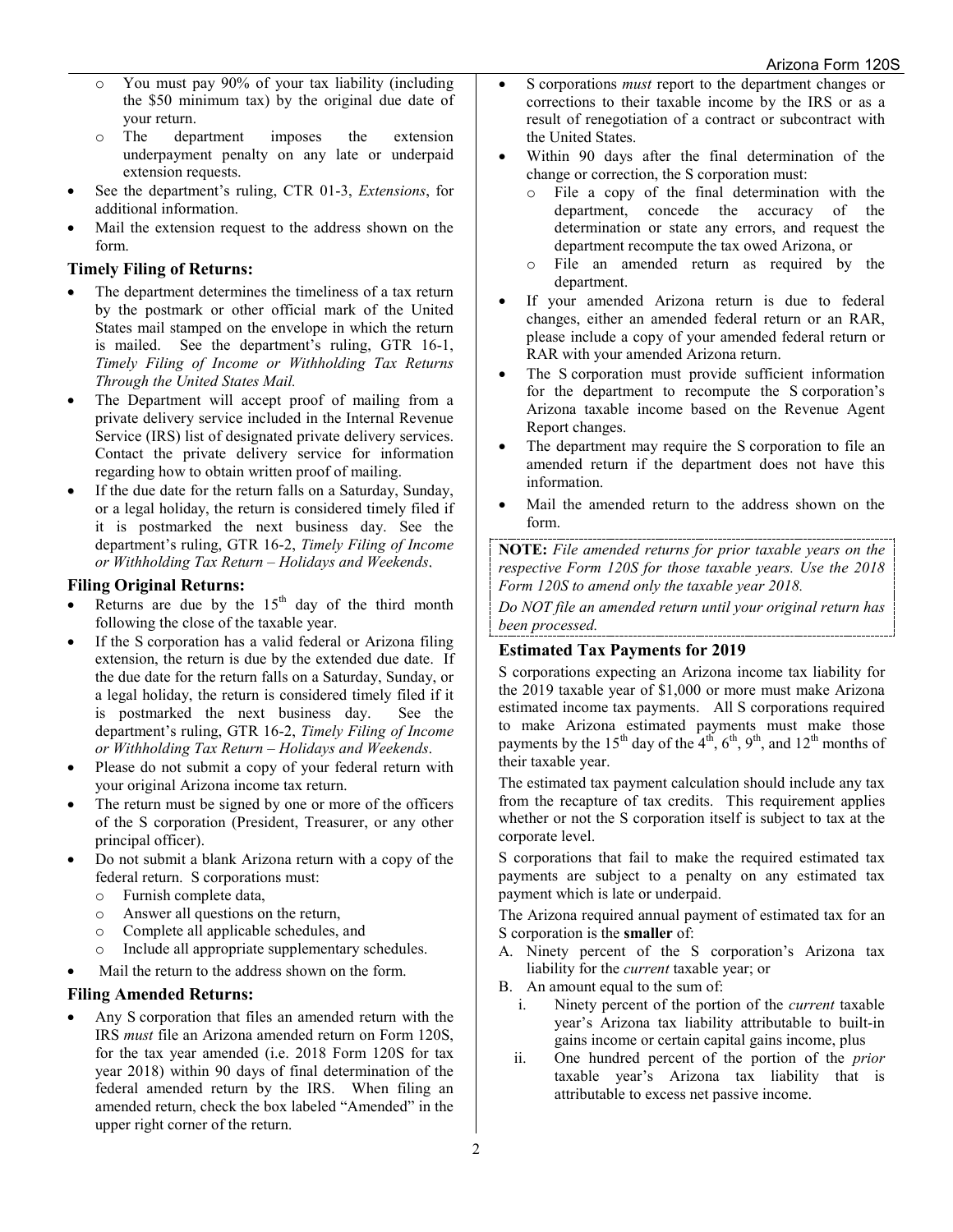**NOTE:** *For the S corporation to base its estimated tax payments on the tax liability described in B above, the S corporation's return filed for the prior taxable year must have been for a period of twelve months.* 

To calculate the amount of estimated payment for the 2019 taxable year:

- Complete Form 120W to compute the required installments.
- Complete Form 120ES to make payments by check or money order. (If payments are made electronically, do *NOT* submit Form 120ES.)

**Is the S corporation subject to the Estimated Underpayment Penalty for the 2018 taxable year?** *See the instructions for Form 220.* 

#### **ESTIMATED TAX PAYMENTS BY ELECTRONIC FUNDS TRANSFER (EFT)**

S corporations making estimated payments for 2019 that expect a 2019 income tax liability of \$10,000 or more must make Arizona corporate estimated tax payments using the EFT program. S corporations required to make estimated tax payments by EFT must complete the department's electronic funds transfer authorization agreement at least 30 days prior to their first transaction. Go to AZTaxes.gov to register. Click on "Enroll to File and Pay Online." Complete the New User Registration form as directed.

S corporations making estimated payments for 2019 that expect a 2019 income tax liability of less than \$10,000 may elect voluntary participation in the EFT program. Participants in the program must complete the department's EFT authorization agreement at least 30 days prior to their first transaction.

S corporations that make estimated income tax payments by EFT, should not submit Form 120ES.

**NOTE:** *Taxpayers required to make corporate estimated payments via EFT that fail to do so are subject to a penalty of 5% of the amount of the payment not made by EFT. See A.R.S. § 42-1125(O).*

*For additional information on electronic funds transfer, refer to A.R.S. § 42-1129 and the related Arizona Administrative Code rules (A.A.C. R15-10-301 through R15-10-307) for detailed information.*

## **Penalties and Interest**

## **A. Late Filing Penalty**

Without a valid federal or Arizona extension, a return filed after the original due date is subject to the late filing penalty. A return filed after its extended due date is also subject to the late filing penalty. The late filing penalty is 4.5% (.045) of the amount of tax required to be shown on the return. The penalty period is each month or fraction of a month between the due date of the return and the date the taxpayer filed the return. The maximum penalty is 25% of the tax found to be remaining due.

#### **B. Extension Underpayment Penalty**

The S corporation must pay 90% of the tax liability reported on its return by the original due date of the return. If it does not, the extension underpayment penalty is charged on any late or underpaid extension payments. The extension underpayment penalty is 0.5% (.005) of the tax not paid for each 30-day period or fraction of a 30-day period between the original due date and the date the tax is paid. The maximum penalty is 25% of the unpaid tax. Taxpayers subject to the extension underpayment penalty are not subject to the late payment penalty described in C below.

## **C. Late Payment Penalty**

The late payment penalty is charged on any amount shown as tax on a return that is not paid by the due date. The late payment penalty is 0.5% (.005) of the unpaid tax for each month or fraction of a month that the tax remains unpaid, not to exceed 10% of the unpaid tax.

**NOTE: – Amended Return Filers:** *If you voluntarily file an amended return and pay the additional tax due when you file your amended return, the department will not assess the late payment penalty. Exceptions are:*

- *The taxpayer is under audit by the department.*
- *The amended return was filed on demand or request by the department.*

**NOTE:** *If more than one of the penalties described in A, B, or C apply, the maximum combined penalty is 25%.*

Refer to the department's ruling, CTR 09-1*, When do Penalties Apply to an Income Tax Return Filed Under an Extension,* regarding the application of penalties to returns filed under extension.

## **D. Information Return Penalty**

This form is an information return when no tax liability is due. The penalty for failing to file, filing late (including extensions), or filing an incomplete information return is \$100 for each month, or fraction of a month, that the failure continues, up to a maximum penalty of \$500.

## **E. Interest**

The department charges interest on any portion of the tax not paid by the due date. The department compounds interest annually and applies it in the same manner and at the same time as prescribed by the IRS. The Arizona rate of interest for both underpayments and overpayments *for all taxpayers* is the federal underpayment rate.

On January 1 of each year, the department adds any interest outstanding as of that date to the principal amount of the tax. It is then a part of the principal amount of the tax and accrues interest until paid.

## **F. Underpayment of Estimated Tax Penalty**

The department imposes the underpayment of estimated tax penalty on any late payment or underpayment of a required installment of estimated tax. Refer to Form 220, *Underpayment of Estimated Tax by Corporations*, for further details.

• The S corporation must complete Form 220: if it made its estimated tax payments based on either the annualized income installment or adjusted seasonal installment methods, or if it is a large corporation that computed its first required installment based on the S corporation's tax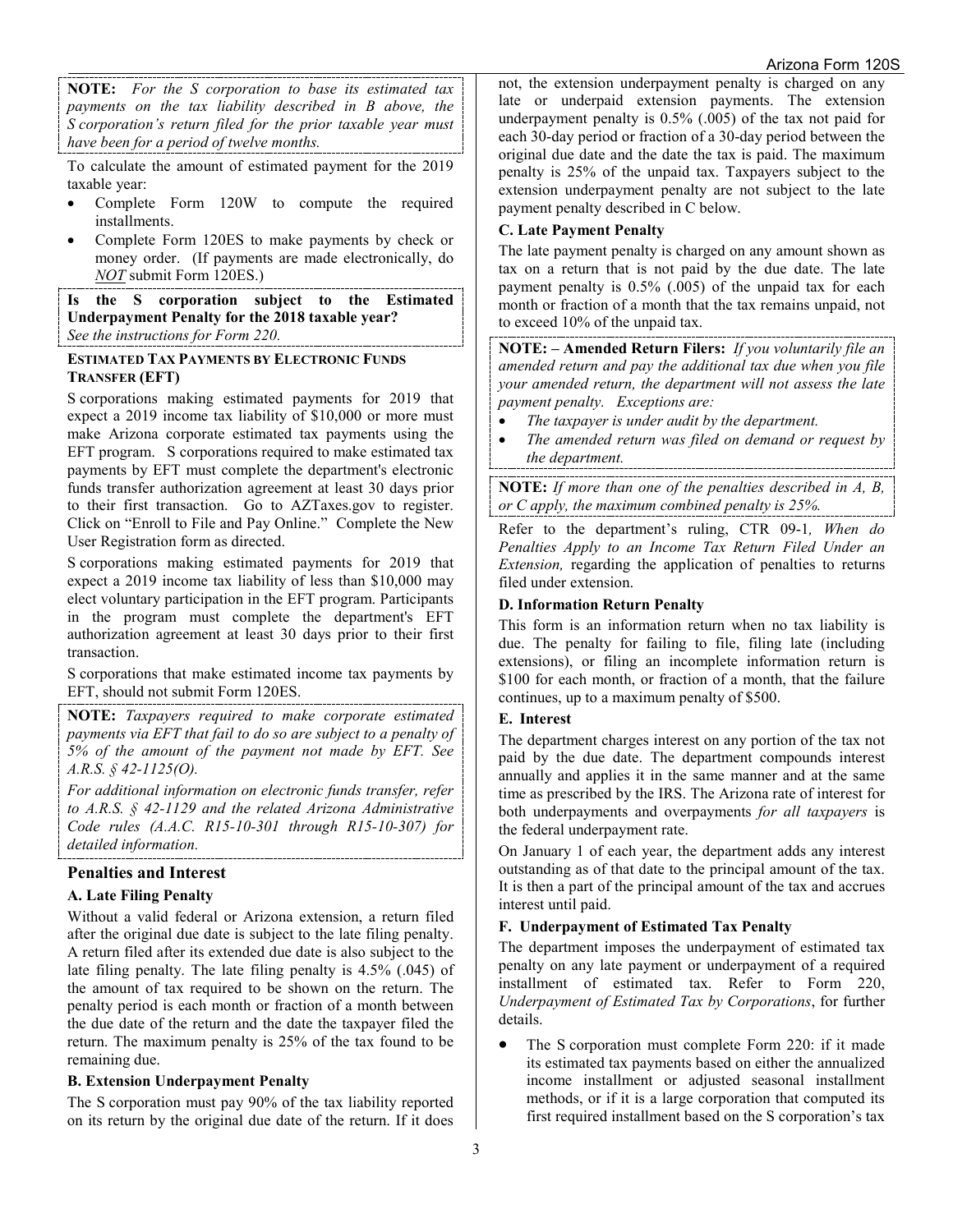liability for the prior taxable year. This is required even if no penalty is due.

• The S corporation does not have to complete Form 220 if the S corporation made its estimated tax payments in four equal installments based on an amount equal to either 90% of the current taxable year's tax liability or 100% of the prior year's tax liability. "Tax liability" means the liability reduced by any refundable tax credits and the claim of right adjustment, if applicable.

The department will compute the estimated tax underpayment penalty based on either of these methods and notify the S corporation of any amount due.

## **Arizona Apportionment Methods**

There are three apportionment methods for multistate S corporation income tax returns filed to Arizona: (1) air carrier apportionment; (2) standard apportionment; and (3) sales factor only apportionment.

Air carriers are required to use revenue miles. All other taxpayers may select either the standard or the sales factor only apportionment method.

#### **1. Air Carrier Apportionment**

An air carrier is required to use revenue miles to calculate its apportionment ratio. Check Box 1 on line A of page 1, fill out Schedule ACA, and include it with your return. Do not complete Schedule A.

#### **2. Standard Apportionment**

All non-air carrier taxpayers are allowed to continue to use Arizona's standard apportionment formula, which doubleweights the sales factor. Check Box 2 on line A of page 1 and complete Schedule A using the number on the left-hand side of line A3e, column A, to double-weight the sales factor. Divide the total ratio by four.

#### **3. Sales Factor Only Apportionment**

All non-air carrier taxpayers may use Arizona's sales factor only apportionment formula, which is determined by dividing Arizona Sales by Everywhere Sales.

## **Specific Instructions**

For calendar year filers, check the box, "calendar year 2018." For fiscal year filers, check the box, "fiscal year" and enter the beginning and ending dates for the fiscal year.

Type or print the required information in the name, address, and information boxes on the top of page 1. If the taxpayer has a foreign address, enter the information in the following order: city, province or state, and country. Follow the country's practice for entering the postal code. **Do not abbreviate the country's name.**

Enter the S corporation's employer identification number (EIN).

## **NOTE:**

All returns, statements, or other documents filed with the department must have the taxpayer's EIN or Taxpayer Identification Number (TIN) indicated on them.

- Taxpayers who fail to include their EIN or TIN may be subject to a penalty.
- Paid tax return preparers must include their TIN where requested.
- The TIN for a paid tax return preparer is:
	- $\circ$  The preparer's PTIN;<br> $\circ$  The EIN of the prepar
	- The EIN of the preparer's employer; or the
	- o Individual preparer's social security number (SSN).
- Paid tax return preparers who fail to include their TIN may be subject to a penalty.

#### **Box 68**

- Check box A, "This is a first return" if this is the taxpayer's first return filed to Arizona.
- Check box B, "Name change", if the taxpayer changed its name during the tax year.
- Check box C, "Address change", if the taxpayer changed its address during the tax year.

#### **Box 82F**

- Check box 82F if this return is filed under *FEDERAL extension*.
- Do NOT check box 82F if the return is filed under an *ARIZONA extension*.

#### **Line A:**

- If the S corporation is a multistate S corporation, check the box indicating its method of apportioning income to Arizona.
	- o Check Box 1, if the S corporation used the Air Carrier Apportionment. Complete Form ACA and include it with this return.
	- o Check Box 2, if the S corporation used Standard apportionment.
	- o Check Box 3, if the S corporation used Sales Factor Only apportionment.
- If the S corporation is not a multistate S corporation, or did not apportion its income to Arizona, do not check any boxes.

#### **Line B:**

- Check this box only if the S corporation elected to be treated as a multistate service provider by completing Arizona Schedule MSP and including it with this return. If this box is checked, check the appropriate box, Yr 1 through Yr 5, to indicate the year of the taxpayer's election cycle.
- If the S corporation did not elect multistate service provider treatment, leave this line blank.

**Line C:** Is this the S corporation's final Arizona income tax return using this EIN?

- If yes, check "Yes" and check the appropriate box.
	- o Check Box 1 if the S corporation is "Dissolved,";<br>  $\circ$  Check Box 2 if the S corporation has "Withdray
	- Check Box 2 if the S corporation has "Withdrawn" from Arizona; or
	- o Check Box 3 if the S corporation "Merged/Reorganized." If there is a successor corporation, indicate the EIN of the successor corporation in the space provided.
- If this is not the S corporation's final return under this EIN, check "No."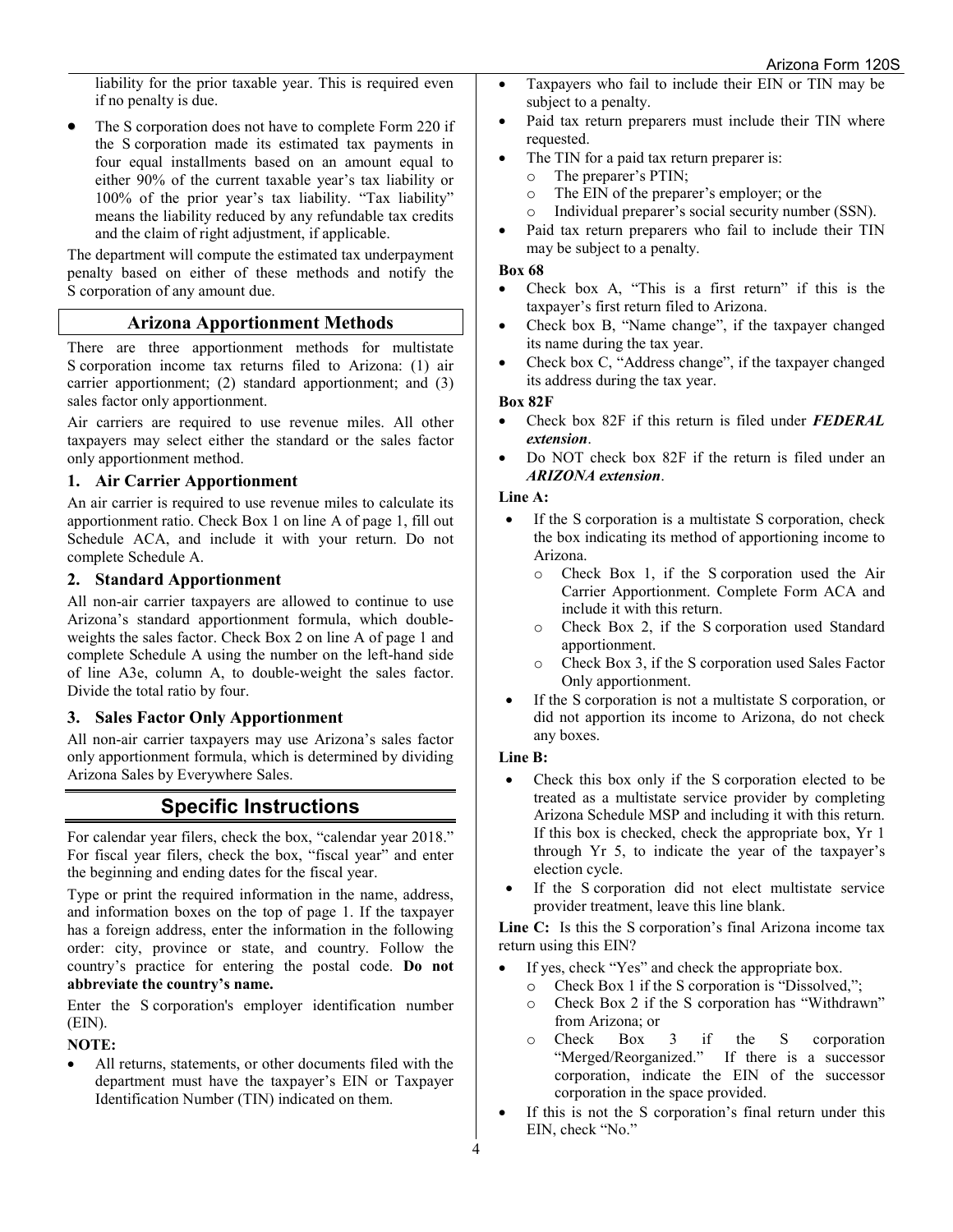Line D: Check "Yes" if the S corporation conducts business within and without Arizona. If not, check "No."

Line E: Check "Yes" if a composite return will be filed on Arizona Form 140NR. If not, check "No."

**Line F:** Enter the total number of nonresident individual shareholders of the S corporation on this line. If none, enter "0".

**Line G:** Enter the total number of resident and part-year resident individual shareholders on this line. If none, enter "0".

Line H: Enter the total number of entity shareholders (exempt organizations, trusts, estates). Do not include individual shareholders.

**NOTE:** *The total of the amounts entered for information questions F, G, and H should equal the total number of S corporation shareholders.*

*Complete Schedule K-1 for resident or part-year resident individual shareholders, resident estate shareholders, and resident trust shareholders. Complete Schedule K-1(NR) for all other shareholders.*

## **Nonprofit Medical Marijuana Dispensary**

*Only a nonprofit medical marijuana dispensary (NMMD) under* A.R.S. Title 36, Chapter 28.1*, should fill out line I.* 

*All other S corporations, go to line 1.*

**Line I:** Check the box to indicate that the S corporation is a NMMD and enter the registry identification number issued by the Arizona Department of Health Services.

## **Arizona Income Computation**

## **Line 1 - Total Distributive Income (Loss)**

Enter the net total of the pro rata share items of nonseparately computed income (loss) and separately stated income (loss) and deductions (from federal Form 1120S, Schedule K).

**NOTE for NMMDs:** *A nonprofit medical marijuana dispensary should skip lines 2 through 25. Only complete line 26 (Information Return Penalty), if applicable. Complete Schedule A (if a multistate NMMD) and Schedule B. Also include Schedule C, as directed on page 3 of Form 120S.*

## **Income Subject to Federal and Arizona Corporate Income Taxes**

**Lines 2 through 4 - Excess Net Passive Income and Capital Gains/Built-in Gains**

If the S corporation was subject to the federal excess net passive income, capital gains tax, or built-in gains tax on its federal Form 1120S, it is subject to Arizona corporate income tax on the total of this income. Use the federal worksheet included in the instructions for Form 1120S to calculate the amount of excess net passive income and capital gains/built in gains that was subject to federal taxation.

## **Line 2 - Excessive Net Passive Income**

Enter the amount of excess net passive income that was subject to federal corporate income tax.

#### **Line 3 - Capital Gains/Built-In Gains**

Enter the amount of capital gains/built in gains that was subject to federal corporate income tax.

#### **Line 4 - Total Federal Income Subject to Corporate Income Tax**

Add line 2 and line 3. Enter the total.

- Multistate S corporations, continue to line 5.
- Wholly Arizona S corporations, skip to line 11.

#### **Lines 5 through 10 - Apportionment Computation (Multistate S corporations Only)**

An S corporation that has income from business activity taxable in more than one state is a multistate S corporation. An S corporation that has income from business activity that is taxable entirely within Arizona is a wholly Arizona S corporation.

*Wholly Arizona S corporations should skip lines 5 through 10 and go directly to line 11.*

Any S corporation that has income from business activity that is taxable both within and without Arizona must allocate and apportion its net income according to the Uniform Division of Income for Tax Purposes Act (UDITPA), A.R.S. §§ 43-1131 through 43-1150. See the instructions beginning on page 9 for more detailed information regarding apportionment of income.

#### **Line 5 - Nonapportionable or Allocable Income (Multistate S corporations Only)**

Nonbusiness income is nonapportionable and specifically allocable to a particular state. "Business income" under the transactional and functional tests means income arising from transactions and activity in the regular course of the taxpayer's trade or business, and includes income from tangible and intangible property if the acquisition, management, and disposition of the property constitute integral parts of the taxpayer's regular trade or business operations.

"Nonbusiness income" means all income other than business income.

**NOTE:** *Refer to* A.R.S. §§ 43-1134 *through* 43-1138, and A.A.C. R15-2D-501 through R15-2D-508 *for the methods of allocating certain types of nonbusiness income.*

Enter the total amount of all income (loss) which is nonapportionable or specifically allocable to Arizona. Include a schedule that details the amount of nonapportionable income subtracted on page 1, line 5.

#### **Line 7 - Arizona Apportionment Ratio (Multistate S corporations Only)**

Compute the apportionment factors according to the instructions for Schedule(s) ACA or A. Enter on page 1, line 7, the average apportionment ratio from Schedule ACA, line 3, or from Schedule A, line A5, column C. Carry out the decimal to six places.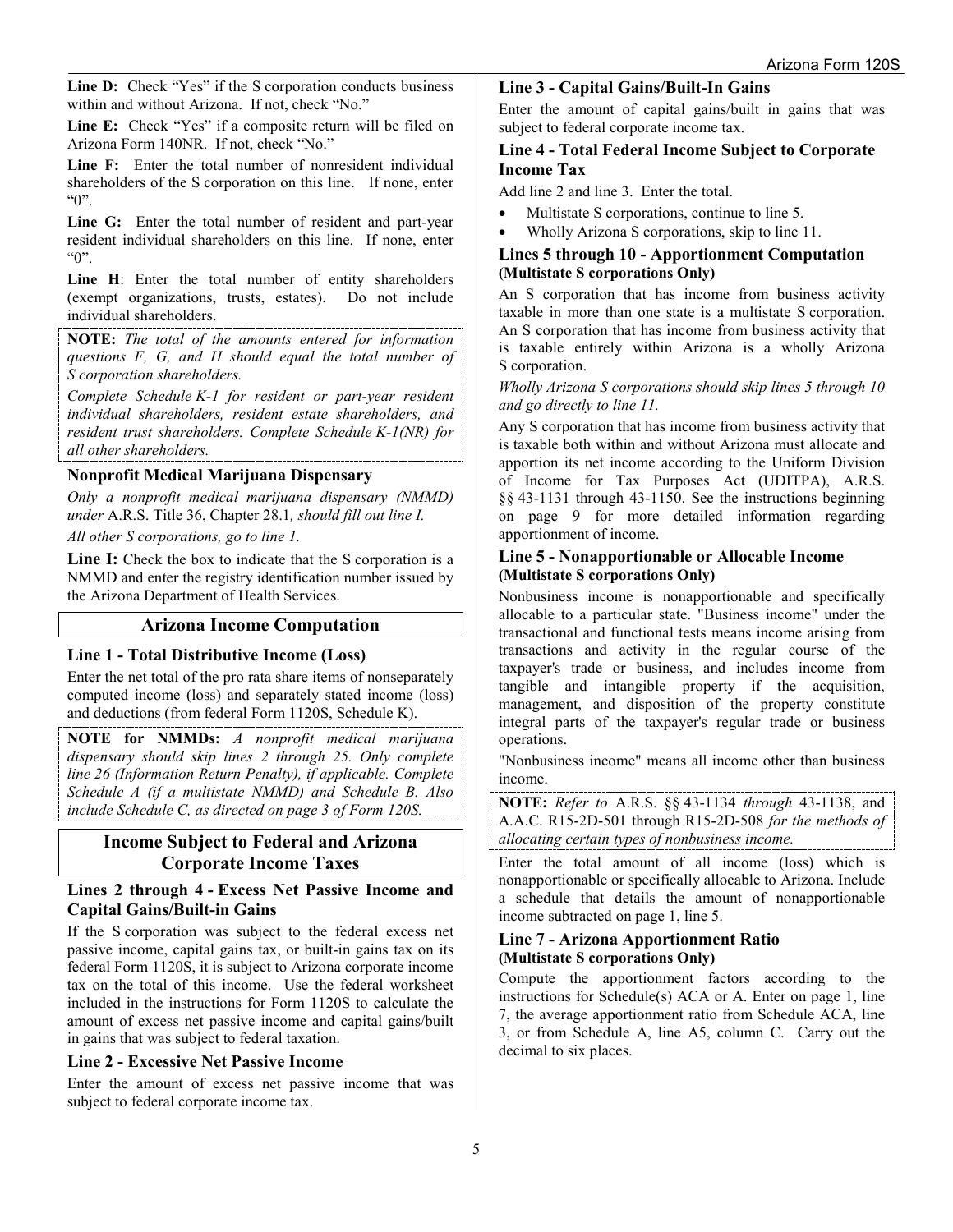**NOTE:** *If line 7 is "0.000000", the S corporation is considered to have no Arizona nexus.* 

*If line 7 is blank, the S corporation's income is considered to be sourced entirely within Arizona.* 

## **Line 9 - Other Income Allocated to Arizona (Multistate S corporations Only)**

Enter the total amount of all income (loss) that is specifically allocable to Arizona. DO NOT include the amount of any nonbusiness income which is allocable to another state on this line. Include a schedule that details the amount of income that is allocable to Arizona.

## **Arizona Tax Liability Computation**

If the S corporation is subject to federal and Arizona corporate income tax, it must complete lines 2 through 25. If the S corporation is subject to Arizona corporate income tax from the recapture of the Arizona credits for environmental technology facilities, healthy forest enterprises, renewable energy industry or qualified facilities it must complete lines 13 through 25, even if not required to complete lines 2 through 12.

## **Line 12 - Arizona Tax**

The S corporation is subject to the tax computed on line 12 **only if** it has income subject to tax at the corporate level reported on federal Form 1120S, even if line 11 is zero or a negative amount. The amount of Arizona income tax is the greater of \$50 or 4.9% of line 11.

## **Line 13 - Tax From Recapture of Tax Credits**

Enter the amount of tax due from the recapture of tax credits from Form 300, Part 2, line 27.

## **Line 14 - Subtotal**

Add lines 12 and 13. This is the amount of tax to which the total amount of tax credits claimed by the taxpayer may be applied.

## **Line 15 - Nonrefundable Tax Credits**

Enter the allowable nonrefundable tax credit amount from Form 300, Part 2, line 49. This amount cannot be larger than the amount on line 14. Include the completed credit forms and Form 300 with the tax return.

• **Enterprise Zone Credit**

The enterprise zone credit has been repealed. The repeal did not affect carryovers of properly established credits. Complete Form 304 to claim this carryforward tax credit.

## • **Environmental Technology Facility Credit**

This tax credit is for costs incurred in constructing a qualified environmental technology manufacturing, producing, or processing facility. Complete Form 305 to claim this tax credit.

## • **Military Reuse Zone Credit**

The credit for the military reuse zone credit has been repealed. The unused portion of valid military reuse zone credits may be carried forward for the respective

five-year carryforward period. Complete Form 306 to claim this carry-forward tax credit.

## • **Credit for Increased Research Activities**

This tax credit is for taxpayers who incur qualified research expenses for research conducted in Arizona. A portion of the excess credit claimed for taxable years beginning from and after December 31, 2009, may be refundable with approval from the Arizona Commerce Authority. Enter only the nonrefundable portion of this credit on line 15. Complete Form 308 to claim this tax credit.

## • **Pollution Control Credit**

This tax credit is for expenses incurred during the taxable year to purchase real or personal property used in the taxpayer's trade or business in Arizona to control or prevent pollution. Complete Form 315 to claim this tax credit.

#### • **Credit for Taxes Paid for Coal Consumed in Generating Electrical Power**

This tax credit is for a percentage of the amount paid by the seller or purchaser as transaction privilege tax or use tax for coal sold to the taxpayer that is consumed in the generation of electrical power in Arizona. Complete Form 318 to claim this tax credit.

#### • **Credit for Solar Hot Water Heater Plumbing Stub Outs and Electric Vehicle Recharge Outlets**

The credit for solar hot water heater plumbing stub outs and electric vehicle recharge outlets has been repealed. All credits for solar hot water heater plumbing stub outs and electric vehicle recharge outlets that were properly established can be carried forward for the respective five-year carry-forward period. Complete Form 319 to claim this carry-forward tax credit.

## • **Credit for Employment of TANF Recipients**

This tax credit is for net increases in qualified employment for recipients of temporary assistance for needy families (TANF) who are residents of Arizona. Complete Form 320 to claim this tax credit.

## • **Agricultural Pollution Control Equipment Credit**

This tax credit is for expenses incurred during the taxable year to purchase tangible personal property that is primarily used in the taxpayer's business in Arizona to control or prevent agricultural pollution. Complete Form 325 to claim this tax credit.

## • **Credit for Donation of School Site**

This tax credit is for the donation of real property and improvements to an Arizona school district or Arizona charter school for use as a school or as a site for the construction of a school. Complete Form 331 to claim this tax credit.

• **Credit for Employment by a Healthy Forest Enterprise** The Training Credit for Healthy Forest Enterprises has been repealed. The unused portion of valid workforce training credits may be carried forward for the respective five year carry-forward period.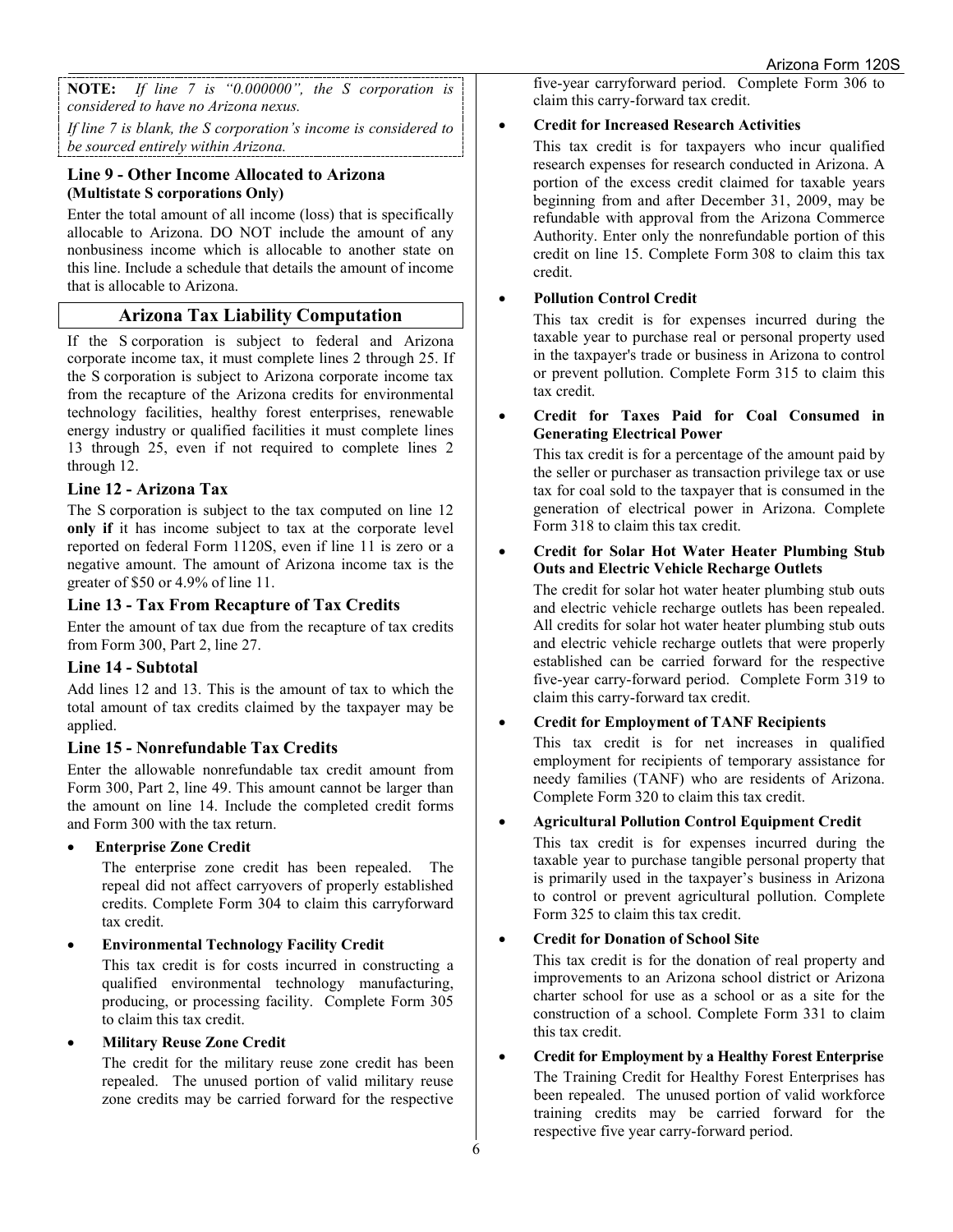The Employment Credit for Healthy Forest Enterprises remains in effect. Complete Form 332 to claim the Employment Credit or to claim a carry-forward of the Training Credit.

#### • **Credit for Employing National Guard Members**

This tax credit is for an employer who has an employee that is a member of the Arizona National Guard and the employee was placed on active duty. Complete Form 333 to claim this tax credit.

• **Credit for Corporate Contributions to School Tuition Organizations** 

This credit is for corporations who make contributions to school tuition organizations which provide scholarships and tuition grants to children attending qualified nongovernmental schools. Complete Form 335 to claim this tax credit.

• **Credit for Solar Energy Devices - Commercial and Industrial Applications** 

This credit is available to taxpayers that install solar energy devices for commercial, industrial, or any other nonresidential purpose in the taxpayer's trade or business located in Arizona. The taxpayer or an exempt organization may transfer the credit to a third party that either financed, installed, or manufactured the qualifying solar energy device. Complete Form 336 to figure this tax credit.

• **Credit for Corporate Contributions to School Tuition Organizations for Displaced Students or Students with Disabilities** 

This tax credit is for corporations who make contributions to school tuition organizations that provide scholarships and tuition grants to qualifying children attending qualified nongovernmental schools. Complete Form 341 to claim this tax credit.

## • **Renewable Energy Production Tax Credit**

This tax credit is for taxpayers that produce electricity using qualified energy resources. Approval by the Arizona Department of Revenue is required prior to claiming this tax credit. Complete Form 343 to claim this tax credit.

## • **Credit for New Employment**

This tax credit is for taxpayers that have net increases in employment. The credit limit is administered by the Arizona Commerce Authority. Complete Form 345 to claim this tax credit.

• **Additional Credit for Increased Research Activities for Basic Research Payments** 

This tax credit is for taxpayers that make qualified basic research payments for research conducted in Arizona. Approval by the Arizona Department of Revenue is required prior to claiming this tax credit. Complete Form 346 to claim this tax credit.

#### • **Credit for Renewable Energy Investment and Production for Self-Consumption by International Operations Centers**

This tax credit is for investment in new renewable energy facilities that produce energy for selfconsumption using renewable energy resources if the power will be used primarily for International Operations Centers. Complete Form 351 to claim this tax credit.

Complete the appropriate credit form for each tax credit claimed on your return. Include the completed credit form and Form 300 with the tax return.

*Amended Returns:* Include the completed credit form(s) and Arizona Form 300 with the amended Form 120S, whether or not the amount claimed on line 15 has changed.

#### **Line 16 - Credit Type**

Indicate which nonrefundable tax credits were used on line 15 by entering the applicable form number(s) in the space provided.

| <b>Nonrefundable Income Tax Credit</b>                 | Form |
|--------------------------------------------------------|------|
| Enterprise Zone Credit                                 | 304  |
| Environmental Technology Facility Credit               | 305  |
| Military Reuse Zone Credit                             | 306  |
| Credit for Increased Research Activities               | 308  |
| <b>Pollution Control Credit</b>                        | 315  |
| Credit for Taxes Paid for Coal Consumed in             | 318  |
| Generating Electrical Power                            |      |
| Credit for Solar Hot Water Heater Plumbing Stub        | 319  |
| Outs and Electric Vehicle Recharge Outlets             |      |
| Credit for Employment of TANF Recipients               | 320  |
| <b>Agricultural Pollution Control Equipment Credit</b> | 325  |
| Credit for Donation of School Site                     | 331  |
| <b>Credits for Healthy Forest Enterprises</b>          | 332  |
| Credit for Employing National Guard Members            | 333  |
| Credit for Corporate Contributions to School           | 335  |
| <b>Tuition Organizations</b>                           |      |
| Credit for Solar Energy Devices - Commercial           | 336  |
| and Industrial Applications                            |      |
| Credit for Corporate Contributions to School           | 341  |
| Tuition Organizations for Displaced Students or        |      |
| <b>Students With Disabilities</b>                      |      |
| Renewable Energy Production Tax Credit                 | 343  |
| Credit for New Employment                              | 345  |
| <b>Additional Credit for Increased Research</b>        | 346  |
| Activities for Basic Research Payments                 |      |
| Credit for Renewable Energy Investment and             | 351  |
| Production for Self-Consumption by International       |      |
| <b>Operations Centers</b>                              |      |

## **Line 17 - Arizona Tax Liability**

Subtract line 15 from line 14. If line 15 is more than line 14, enter zero "0". Line 17 cannot be a negative amount.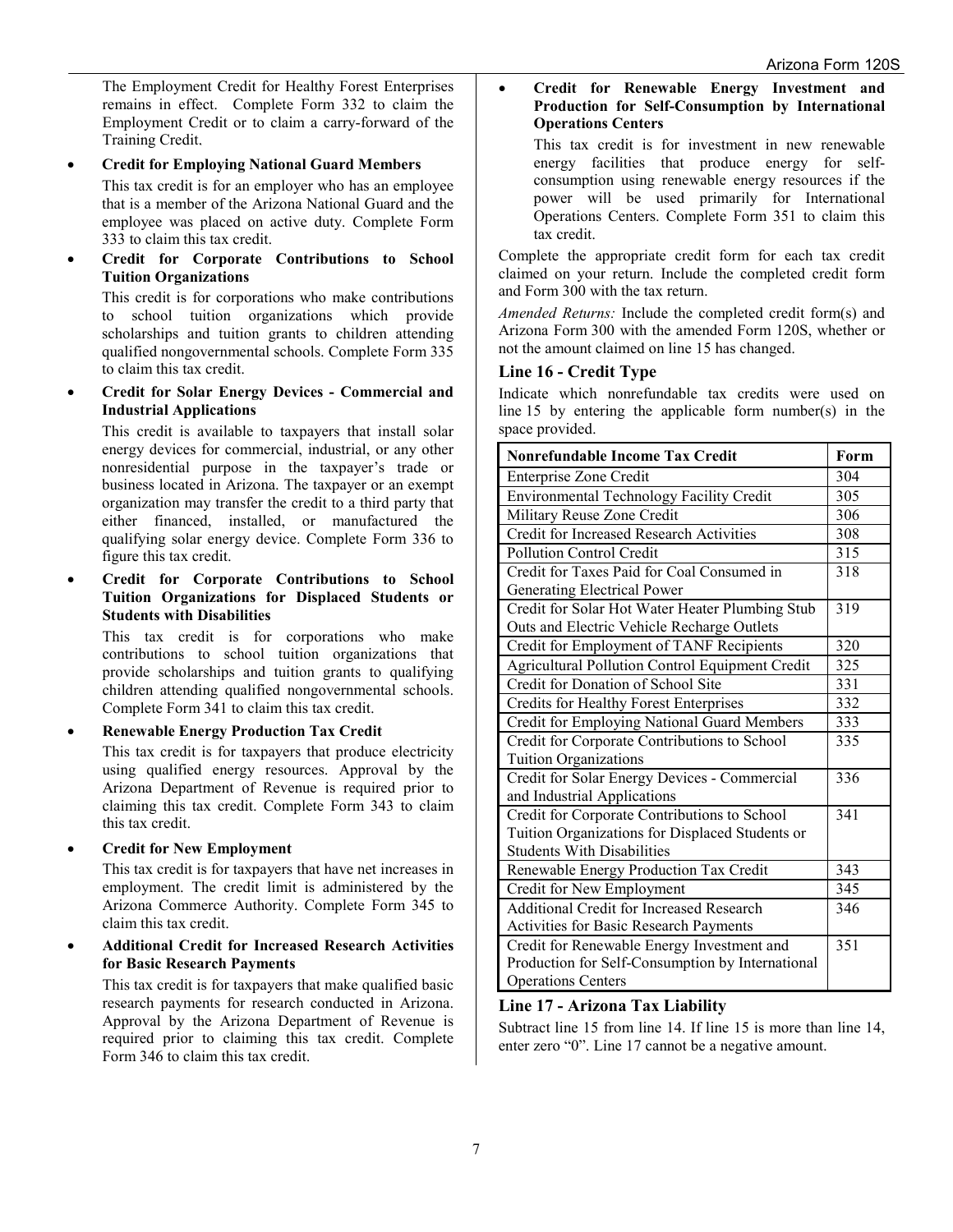## **Tax Payments and Refundable Credits**

#### **Line 18 - Refundable Tax Credits**

Check the box(es) marked 308 and/or 349 to indicate which of these tax credits the taxpayer is claiming. Enter the total amount of the credits claimed on line 18.

#### **Credit for Increased Research Activities**

A portion of this tax credit is refundable for qualified taxpayers. The refund is limited to 75% of the excess credit, which is the current year's credit less the current year's tax liability, not to exceed the amount approved by the Arizona Commerce Authority. Include a copy of your "Certificate of Qualification" from the Arizona Commerce Authority, Form 300, and Form 308 with your tax return. Enter the amount from Form 308, Part 7, line 42.

#### **Credit for Qualified Facilities**

This tax credit is for expanding or locating a qualified facility in Arizona and is refundable in five equal installments. Preapproval and post-approval are required through the Arizona Commerce Authority. Include a copy of your "Certification of Qualification" from the Arizona Commerce Authority and Form 349 with your tax return to claim this credit. Enter the amount from Form 349, Part 8, line 20.

If you are claiming more than one of the refundable tax credits, check the appropriate boxes and add the amounts from the credit forms together and enter the total on line 18, or use the following worksheet to figure the amount to enter on line 18.

| <b>Refundable Credit Worksheet</b>   |  |  |  |  |
|--------------------------------------|--|--|--|--|
| 1. Enter the refundable credit from  |  |  |  |  |
| Form 308, Part 7, line 42.           |  |  |  |  |
| 2. Enter the apportioned credit from |  |  |  |  |
| Form 349, Part 8, line 20.           |  |  |  |  |
| 3. Add the amounts on lines 1 and 2. |  |  |  |  |
| Enter the total here and on Form     |  |  |  |  |
| 120S, line 18.                       |  |  |  |  |

*Amended Returns:* Include the completed credit form(s) with the amended Form 120S, with Form 300, if applicable, whether or not the amount claimed on line 18 has changed.

#### **Line 19 - Extension Payments**

*Original Returns:* Enter any payment made with the request for extension of time to file the income tax return or made online by the original due date.

*Amended Returns:* Enter any payment made with the request for an extension of time to file the original return or made online by the original due date. DO NOT include or enter the amount of any penalties or interest paid.

**NOTE:** *S corporations whose 2017 income tax liability was \$20,000 or more, must make extension payments by EFT. See the instructions for Form 120EXT for additional information.*

## **Line 20 - Estimated Payments**

*Original Returns:* Enter the total amount paid by the S corporation for the taxable year. Include a schedule listing dates and payments made.

*Amended Returns:* Enter the total amount of estimated tax payments made by the S corporation for the taxable year. Do not include the amount of any penalties paid, or any reduction for the amount of an overpayment that was designated as an estimated tax payment for 2018 on a prior return.

#### **Line 21 - Total Payments**

*Original Returns:* Add lines 18, 19, and 20. Enter the total. *Amended Returns*: Enter the total amount of tax payments made for the taxable year. Compute the total as follows:

- Add the amounts entered on lines 18, 19, and 20;
- Add the amount of a payment sent with the original return (if any);
- Add the amount of any payments made after the original return was filed; and
- Subtract the amount of any overpayment of tax (from the original return, line 23) and the total amount of any overpayments from an Arizona Department of Revenue correction notice, a prior amended return, or an audit.
- Do not include or enter the amount of any penalties or interest paid.

## **Computation of Total Due or Overpayment**

## **Line 22 - Balance of Tax Due**

If the amount on line 17 is **larger** than the amount on line 21, there is a balance of tax due. Subtract line 21 from line 17, and enter the difference. Skip line 23.

#### **Line 23 - Overpayment of Tax**

If the amount on line 21 is **larger** than the amount on line 17, there is an overpayment of tax. Subtract line 17 from line 21, and enter the difference.

## **Line 24 - Penalty and Interest**

The S corporation may choose to calculate any penalty and interest due as a result of late filing, late payment of tax, or extension underpayment of tax. Interest is calculated on the amount shown on line 22 at the prevailing rate. The interest period is from the original due date of the return to the payment date. See the "Penalties and Interest" section beginning on page 3 of these instructions.

#### *Do not include or enter the amount from the Estimated Tax Underpayment Penalty.*

If the S corporation chooses not to calculate interest and penalties, the department will calculate them, and include that amount in any refund, or bill the taxpayer, as appropriate.

## **Line 25 - Estimated Tax Underpayment Penalty**

*Original returns:* The S corporation DOES NOT HAVE TO COMPLETE Form 220, *Underpayment of Estimated Tax by Corporations*, if the S corporation made estimated tax payments equal to 90% of the current taxable year's tax liability, and paid in four equal installments. The department will compute the underpayment of estimated tax penalty based on this method and notify the S corporation of any amount due. If the S corporation elects to have the department compute the penalty, do not check box **25A** or enter an amount on line 25.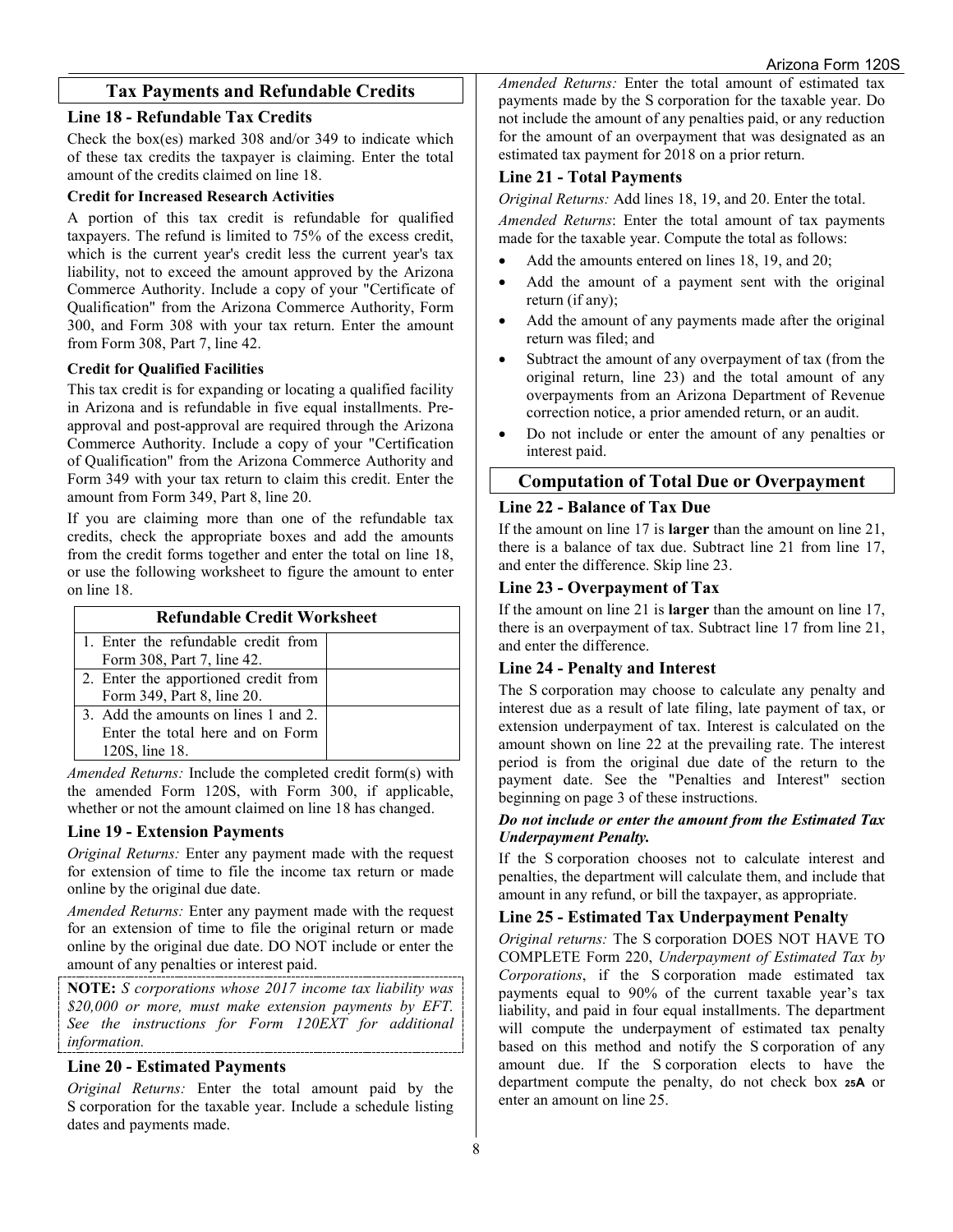The S corporation MUST COMPLETE Form 220, even though no penalty is due, if it made its estimated tax payments based on any of the following methods:

- The annualized income installment method:
- The adjusted seasonal installment method; or
- An amount, paid in four equal installments, that is equal to the sum of:
	- o Ninety percent of the portion of the current taxable year's Arizona tax liability that is attributable to built-in gains income or certain capital gains income; plus
	- o One hundred percent of the portion of the prior taxable year's Arizona tax liability that is attributable to excess net passive income.

Enter the total penalty from Form 220, Part C, line 37. Include the completed Form 220 with the return **and** check box **25A**.

*Amended returns:* Do not recompute the estimated tax underpayment penalty. Enter the amount from line 25 of the original return or the amount from an Arizona Department of Revenue correction notice.

#### **Line 26 - Information Return Penalty**

*Original Returns:* If no tax liability is due, and this return is filed late (including extension) or incomplete, enter the amount of the information return penalty on this line. The information return penalty is \$100 for each month, or fraction of a month, that the failure continues, up to a maximum penalty of \$500.

*Amended Returns:* Do not recompute the information return penalty. Enter the amount from line 26 of the original return or the amount from an Arizona Department of Revenue correction notice.

#### **Line 27 - Total Due**

If the taxpayer has a balance of tax due on line 22, add line 22, line 24 and line 25. Enter the total on line 27. S corporations that do not have a tax liability, enter the amount from line 26. This is the total amount due. Payments can be made by check, e-check, money order, or credit card.

#### **Payment of Tax, Penalties, and Interest**

Full payment for all tax, penalties, and interest is due by the original due date of the return. S corporations whose Arizona corporate income tax liability for the 2017 taxable year was \$20,000 or more must make 2018 Arizona tax payments using EFT. S corporations required to make tax payments by EFT must complete the department's electronic funds transfer authorization agreement at least 30 days prior to their first transaction. Go to AZTaxes.gov to register. Click "Enroll to File and Pay Online." Complete the New User Registration form as directed.

S corporations whose Arizona corporate income tax liability for the 2017 taxable year was less than \$20,000 may pay by check, e-check, money order, or credit card. Or they may elect to participate in EFT. Participants in the program must complete the department's EFT authorization agreement at least 30 days prior to their first transaction.

**NOTE:** *For additional information on electronic funds transfer, refer to A.R.S. § 42-1129 and the related Arizona Administrative Code rules (A.A.C. R15-10-301 through R15-10-307) for detailed information.*

#### **Check or Money Order**

Make checks payable to Arizona Department of Revenue. Include the taxpayer's EIN on the front of the check or money order. *Include the check or money order with the return.*

#### **Internet Payments**

S corporations must be registered with the department before they can pay taxes online. Visit www.AZTaxes.gov to register and make payments over the Internet.

#### **Electronic payment from checking or savings account**

Payments can be made electronically from a checking or savings account. Visit www.AZTaxes.gov and choose the e-check option. There is no fee to use this method. This payment method will debit the amount from the specified checking or savings account on the date specified. If an electronic payment is made from a checking or savings account, a confirmation number will be generated. Please keep this confirmation number as proof of payment.

#### **Credit card payment**

Payments can be made by American Express, Discover, MasterCard or Visa credit cards. Visit www.AZTaxes.gov and choose the credit card option. This will take you to the website of the credit card payment service provider. The service provider will charge a convenience fee based on the amount of the tax payment. The service provider will disclose the amount of the convenience fee during the transaction and the option to continue or cancel the transaction will be presented. If you accept the convenience fee and complete the credit card transaction, a confirmation number will be generated. Please keep this confirmation number as proof of payment.

#### **Line 28 - Overpayment**

If the taxpayer has an overpayment of tax on line 23, subtract the total of line 24 and line 25 from line 23. Enter a positive difference on line 28. This is the total overpayment. If the difference is negative, enter the difference as a positive number on line 27.

#### **Line 29 - Overpayment Applied to Estimated Tax**

*Original Returns:* The taxpayer may apply part or all of an overpayment reported on line 28 as a 2019 estimated tax payment. Enter the applicable amount on line 29.

*Amended Returns*: The taxpayer may apply part or all of an overpayment reported on line 28 as a 2019 estimated tax payment, if this amended return is filed during the taxpayer's taxable year 2018. Enter the applicable amount on line 29.

## **Line 30 - Refund**

Subtract line 29 from line 28. Enter the difference. This is the net refund amount.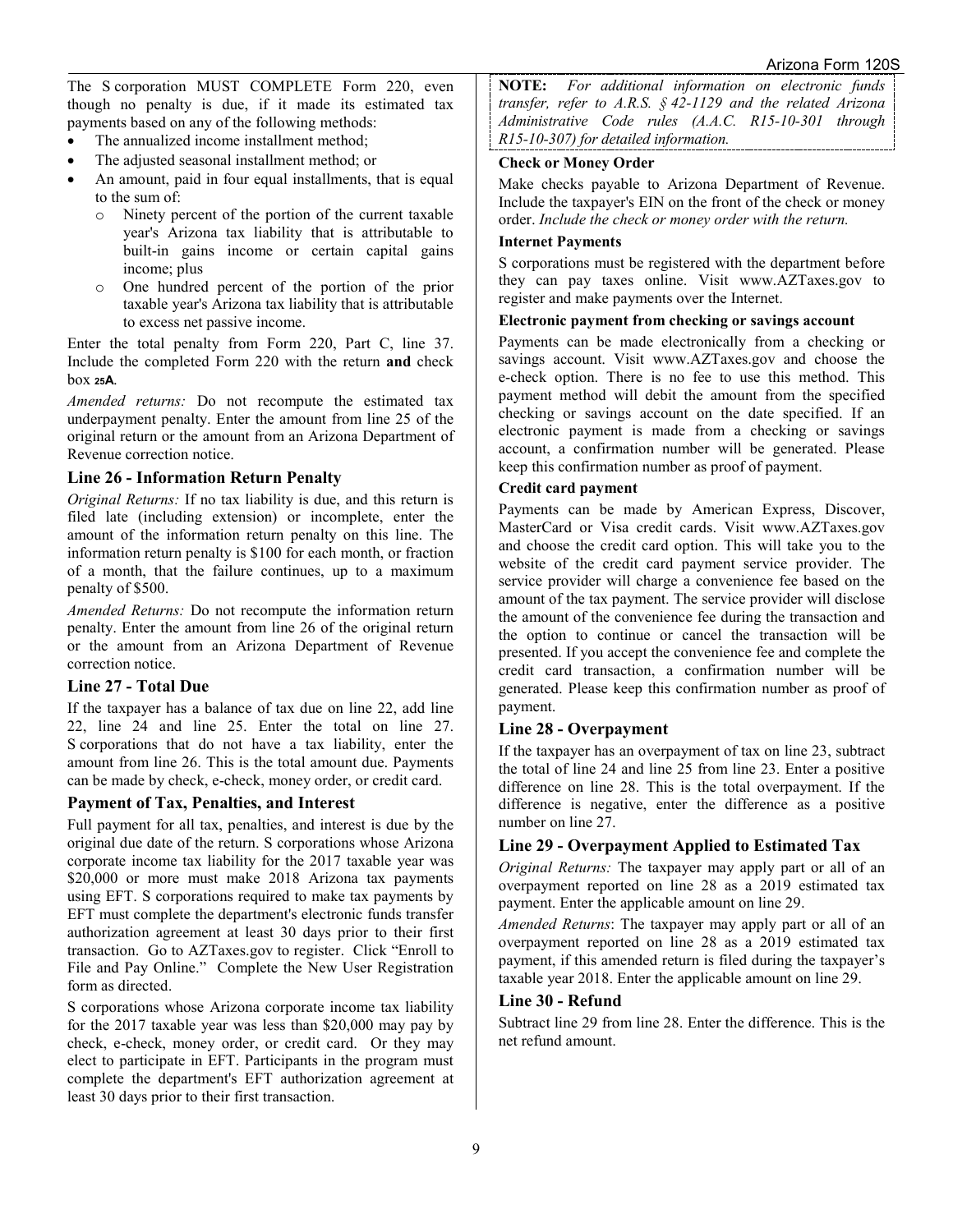#### **APPORTIONMENT OF INCOME**

A.R.S. §§ 43-1131 through 43-1150 govern the apportionment of income. An S corporation that engages in activities both within and without Arizona must apportion its business income based on property, payroll, and sales in Arizona as compared with everywhere. "Everywhere" means the property, payroll, and sales factors related to the whole business.

#### **NON-APPORTIONABLE INCOME**

Apportionment factors generating non-apportionable or nontaxable (i.e. U.S. Interest) income are not to be included in the calculation of the apportionment ratio.

#### **ADMINISTRATIVE RELIEF REQUESTS**

A.R.S. § 43-1148 provides administrative relief if the allocation and apportionment provisions of UDITPA do not fairly represent the extent of the taxpayer's business activity in this state. The taxpayer may petition for or the department may require, in respect to all or any part of the taxpayer's business activity, if reasonable:

- Separate accounting, except with respect to an Arizona affiliated group, as defined in A.R.S. § 43-947.
- The exclusion of any one or more of the factors.
- The inclusion of one or more additional factors which will fairly represent the taxpayer's business activity in this state.
- The employment of any other method to effectuate an equitable allocation and apportionment of the taxpayer's income, other than disallowance of a properly elected consolidated return.

This section permits a departure from the allocation and apportionment provisions only in limited cases. apportionment provisions only A.R.S. § 43-1148 may be invoked only if unusual fact situations produce incongruous results under the apportionment and allocation provisions. Taxpayers seeking such relief should submit a letter to the Corporate Income Tax Audit Section 60 days prior to the filing of the return setting forth the relief that is requested and the justification for the relief.

The department normally makes such determinations only upon audit of the taxpayer. Such a detailed examination of the specific facts and circumstances reveals whether such unusual fact situations and incongruous results exist.

#### **COMPUTING THE APPORTIONMENT RATIO**

When computing the factors of the apportionment ratio, carry the result out to six places after the decimal. If the seventh place after the decimal is five or more, round the sixth decimal place up to the next higher digit. If the seventh place after the decimal is less than five, leave the sixth place decimal as it is.

#### **Example #1:**

| Arizona Factor    | 123,456  |
|-------------------|----------|
| Everywhere Factor | 789,654  |
| Factor            | .1563418 |

The seventh digit after the decimal is "8". Since "8" is greater than "5," the sixth digit after the decimal is increased to the next higher digit, "2".

The factor rounded to six decimal places is .156342.

#### **Example #2:**

| Total Ratio | .179865 |
|-------------|---------|
| Divided by  |         |

Apportionment Ratio .0449662

The seventh digit after the decimal is "2". Since "2" is less than "5," the sixth digit after the decimal remains "6". No increase to the sixth digit after the decimal is made.

The apportionment ratio rounded to six decimal places is .044966.

## **Schedule ACA - AIR CARRIER Apportionment (Multistate S corporation Air Carriers Only)**

A.R.S. § 43-1139(B) requires a taxpayer that is a qualifying air carrier to use revenue miles to apportion its business income to Arizona. The taxpayer must be engaged in air commerce. "Air commerce" means transporting persons or property for hire by aircraft in interstate, intrastate or international transportation. The taxpayer must complete Schedule ACA. Schedule ACA is available on [the](file://phxfile01/universal/Forms%20Committee/Corporate/2015/05.12.15/Instructions/the) department's website. Check Box 1 on line A of page 1. Do not complete Schedule A.

## **NON-AIR CARRIER APPORTIONMENT FORMULA (NON-AIR CARRIER MULTISTATE S CORPORATIONS ONLY)**

Non-air carrier multistate S corporations have the opportunity to choose one of two apportionment formulas for calculating the apportionment ratio:

- The sales factor only apportionment formula; or
- The standard apportionment formula.

Check the box on line A of page 1 of the return to indicate which apportionment formula, "STANDARD" or "SALES FACTOR ONLY," will be used to calculate the apportionment ratio on the S corporation's return. Whichever apportionment method is indicated on line A of page 1, the taxpayer must complete the apportionment ratio using that formula. (The taxpayer cannot use "Standard" to calculate one factor of the ratio, and "SALES FACTOR ONLY" to calculate another factor of the ratio.)

For the standard apportionment ratio, the numerator of the fraction of the standard apportionment formula is the property factor plus the payroll factor plus two times the sales factor. The denominator of the fraction is four. Use the numbers located on the left-hand side of Schedule A, column A, to weight the property, payroll, and sales factors respectively.

For taxable years beginning after December 31, 2016, Sales Factor Only Apportionment replaced the enhanced apportionment ratio. The numerator is Arizona sales. The denominator is Everywhere sales. The property factor and the payroll factor are not included in this computation.

Taxpayers apportioning income or (loss) must complete lines 5 through 10 on page 1.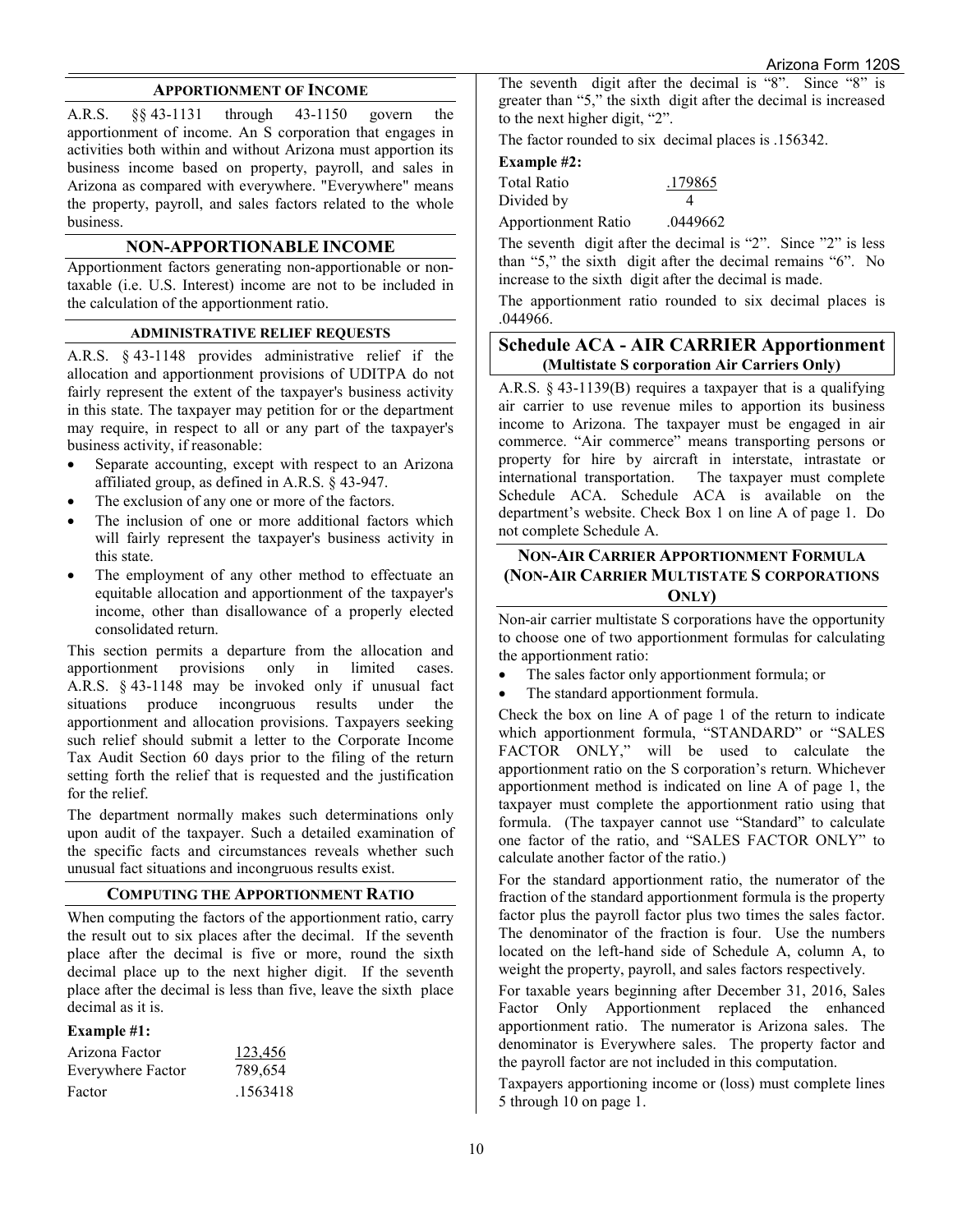## **Line A1 - Property Factor –** *Standard Apportionment Taxpayers electing "SALES FACTOR ONLY APPORTIONMENT" – leave blank.*

The Property Factor is a fraction that represents the average value of the taxpayer's property owned or rented and used in Arizona to the total average value of the taxpayer's property owned or rented and used during the tax period.

The value of tangible personal property and real property owned by the taxpayer is its original cost. The taxpayer normally determines the average value of its owned property by averaging the values at the beginning and ending of the tax period. Property used to generate non-apportionable or non-taxable income is not included in the property factor.

The value of tangible personal property and real property rented by the taxpayer is eight (8) times its net annual rental rate. The net annual rental rate is the annual rental rate paid by the taxpayer for rented property, less the aggregate annual subrental rates paid by subtenants of the taxpayer. The taxpayer automatically achieves averaging for rented property by the method of determining the net annual rental rate of such property.

For a discussion of the treatment of computer software in the property factor, refer to the department's ruling, CTR 01-2, *How Does a Taxpayer Filing an Arizona Corporate Income Tax Return Determine Whether Computer Software is Included in the Property Factor*.

Report real property situated and tangible personal property permanently located in Arizona as property within Arizona. Attribute the value of mobile property to Arizona based on the total time that the property was within Arizona.

## *Taxpayers Electing "STANDARD APPORTIONMENT"*

Divide the numerator of the property factor by the denominator. Express the ratio as a decimal carried out to six places. (The property factor may not exceed 1.0.) Enter the result on line A1c, Column C.

*Taxpayers Electing "SALES FACTOR ONLY APPORTIONMENT," leave lines A1a through A1c, Columns A through C, blank*

*For additional information on the property factor, refer to:* A.R.S. §§ 43-1140 through 43-1142

A.A.C. R15-2D-601 through R15-2D-607 and R15-2D-902 CTR 01-2*, How Does a Taxpayer Filing an Arizona Corporate Income Tax Return Determine Whether Computer Software is Included in the Property Factor*

## **Line A2 - Payroll Factor – Standard Apportionment**  *Taxpayers electing "SALES FACTOR ONLY APPORTIONMENT" – leave blank.*

The Payroll Factor is a fraction that represents the compensation paid in Arizona by the taxpayer to the total compensation paid by the taxpayer during the tax period.

Report the salaries, wages, or other compensation of officers, employees, etc., as within Arizona if the performance of their services occurs entirely in Arizona. This rule applies regardless of where payment is made or control exercised. This rule also applies regardless of whether the performance of the services is partly or wholly in connection with the

apportionable business carried on outside the state or in interstate or foreign commerce. Payroll used to generate nonapportionable or non-taxable income is not included in the payroll factor.

Allocate the compensation of officers and employees who perform services partly within and partly without Arizona to this state when:

- The services performed outside of Arizona are incidental to the employee's service within Arizona; or
- The employee's base of operation is in Arizona; or
- The employee has no base of operation in any state but the direction or control of the employee is from Arizona; or
- The employee has no base of operation in any state, and there is no direction or control from a state in which the employee performs some part of his services, but the employee's residence is in Arizona.

## *Taxpayers Electing "STANDARD APPORTIONMENT"*

Divide the numerator of the payroll factor by the denominator. Express the ratio as a decimal carried out to six (6) places. (The payroll factor may not exceed 1.0.) Enter the result on line A2, Column C.

*Taxpayers Electing "SALES FACTOR ONLY APPORTIONMENT," leave line A2, Columns A through C, blank.*

*For additional information on the payroll factor, refer to:* A.R.S. §§ 43-1143, 43-1144 A.A.C. R15-2D-701 through R15-2D-705

## **Line A3 - Sales Factor**

The Sales Factor is a fraction that represents the total sales of the taxpayer in Arizona to the total sales of the taxpayer during the tax period.

"Sales" includes all gross receipts from transactions and activities in the course of the regular trade or business that produce income. Gross receipts from non-apportionable or non-taxable income are not included in the sales factor.

Sales of tangible personal property are sourced on a destination sales basis. Sales of real property is determined based on the location of the property. Generally, sales of other than tangible personal property is determined based on the location where the income producing activity occurs. Service income is determined based on the location of the income producing activity, *unless* the taxpayer elected to be treated as a Multistate Service Provider (MSP). (See the box below for a description of an MSP.)

### *TAXPAYERS THAT QUALIFY AS MULTISTATE SERVICE PROVIDERS ELECTING TO SOURCE SALES OF SERVICES TO ARIZONA USING MARKET SALES*

*Taxpayers that qualify as a MSP may elect to treat sales from service as being sourced to Arizona based on market sales. Multistate taxpayers complete Schedule MSP to determine if they qualify as a MSP. If the taxpayer qualifies, and wishes to make the election, the completed Schedule MSP must be included with the taxpayer's original, timely-filed tax return. (The election to be treated as a MSP cannot be made on an*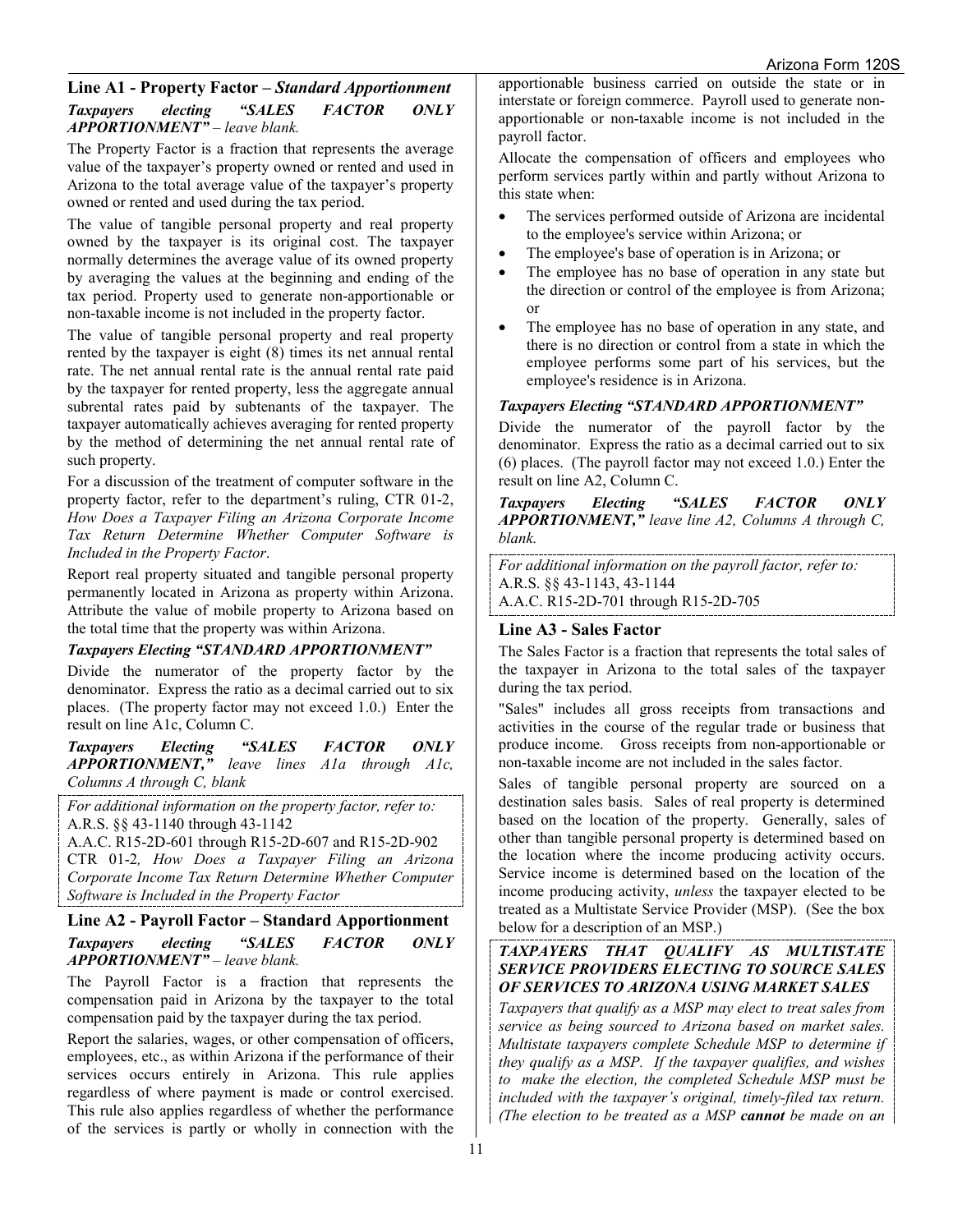*amended return.) Once made, the election is binding for five years. For each year of the election period, Schedule MSP must be completed by the taxpayer to source sales from services to Arizona. Once Schedule MSP is completed, the taxpayer can compute the sales factor.* 

*Taxpayers that qualify, and who want to make the election, should:* 

- *Ensure the completed Schedule MSP is included with the return.*
- *Ensure the box on line B of the return is checked.*
- *Ensure the box indicating the year of the election cycle is checked.*
- *Enter on line A3b, column A, the Arizona sales from services from the completed Schedule MSP, line B1.*
- *Complete the calculation of the sales factor following the instructions for the taxpayer's choice of the "STANDARD" or "SALES FACTOR ONLY" apportionment formula.*

#### **Taxpayers qualifying as an MSP, and electing to be treated as an MSP:**

Enter the Arizona sales from services on line A3b from the completed Schedule MSP, line B.

#### **Taxpayers not making the election to be treated as an MSP:**

- Leave line A3b blank.
- Enter Arizona sales from services on line A3c.

## *Taxpayers Electing "STANDARD APPORTIONMENT"*

- Check the box labeled "STANDARD" on line A of the return.
- Multiply the numerator of the sales factor by two. Divide that result by the denominator. Express the ratio as a decimal carried out to six places. (The sales factor may not exceed 2.0.) Enter the result on line A3f, Column C.

#### *Taxpayers Electing "SALES FACTOR ONLY APPORTIONMENT"*

- Check the box labeled "SALES FACTOR ONLY" on line A of the return.
- Divide the numerator (Arizona sales) by the denominator (Everywhere sales). Express the ratio as a decimal carried out to six places. (The sales factor may not exceed 1.0.) Enter the result on line A3f, Column C. Also enter the result on page 1, line 7.

*For more information on the sales factor, refer to:* A.R.S. §§ 43-1145 through 43-1147 A.A.C. R15-2D-801 through R15-2D-807*,* and R15-2D-903 CTR 02-2*, Apportionment of Installment Sale Gain* CTR 07-1, *Inclusion of Short Term Investments in the Sales Factor*

## **Line A4 - Total Ratio**

## *Taxpayers Electing "STANDARD APPORTIONMENT"*

Add the amounts in Column C of lines A1c, A2, and A3f and enter the total.

*Taxpayers Electing "SALES FACTOR ONLY APPORTIONMENT," leave this line blank.* 

## **Line A5 - Average Apportionment Ratio**

**NOTE:** *Taxpayers must exclude a factor if both the numerator and the denominator of a factor are zero. Do not exclude a factor if the numerator of the factor is zero and the denominator of a factor is greater than zero.*

## *Taxpayers Electing "STANDARD APPORTIONMENT"*

*If either the property factor or the payroll factor is excluded, determine the average ratio by dividing the total ratio by three. If the sales factor is excluded, determine the average ratio by dividing the total ratio by two. If two of the factors are excluded, the remaining factor, without respect to any weighting, is the apportionment ratio.*

## *Taxpayers Electing "STANDARD APPORTIONMENT"*

Divide the total ratio, line A4, column C, by four (4). Express the ratio as a decimal carried out to six (6) places. Enter the ratio. Also, enter the ratio on page 1, line 7.

#### *Taxpayers Electing "SALES FACTOR ONLY APPORTIONMENT", leave this line blank.*

**NOTE:** *If line A5 is "0.000000", the S corporation is considered to have no Arizona nexus.* 

*If line A5 is blank, the S corporation's income is considered to be sourced entirely within Arizona.* 

## **Schedule B - Other Information**

Answer all questions as accurately and completely as possible.

**Question B3:** List the name, title and telephone number of the individual who Arizona Department of Revenue employees may contact to schedule an audit of this return. Confidential information may be disclosed to a principal corporate officer, any person designated by a principal corporate officer, any person designated in a resolution by the corporate board of directors or other similar governing body, or to an individual designated as an authorized representative in a valid power of attorney. A principal corporate officer of a parent corporation may execute a written authorization for a controlled subsidiary. If this individual is not a principal corporate officer, or is not designated as an authorized representative in a valid power of attorney, the taxpayer understands and agrees that confidential information may be disclosed to this individual.

## **Certification**

One or more of the following officers (president, treasurer, or any other principal corporate officer) must sign the return.

**Paid preparers:** Sign and date the return. Complete the firm name and address lines (the paid preparer's name and address, if self-employed). Enter the paid preparer's TIN, which is the firm's EIN or the individual paid preparer's SSN.

## **Schedule K-1 - S corporation Instructions**

Use this schedule for resident or part-year resident individual shareholders, resident estate shareholders, and resident trust shareholders.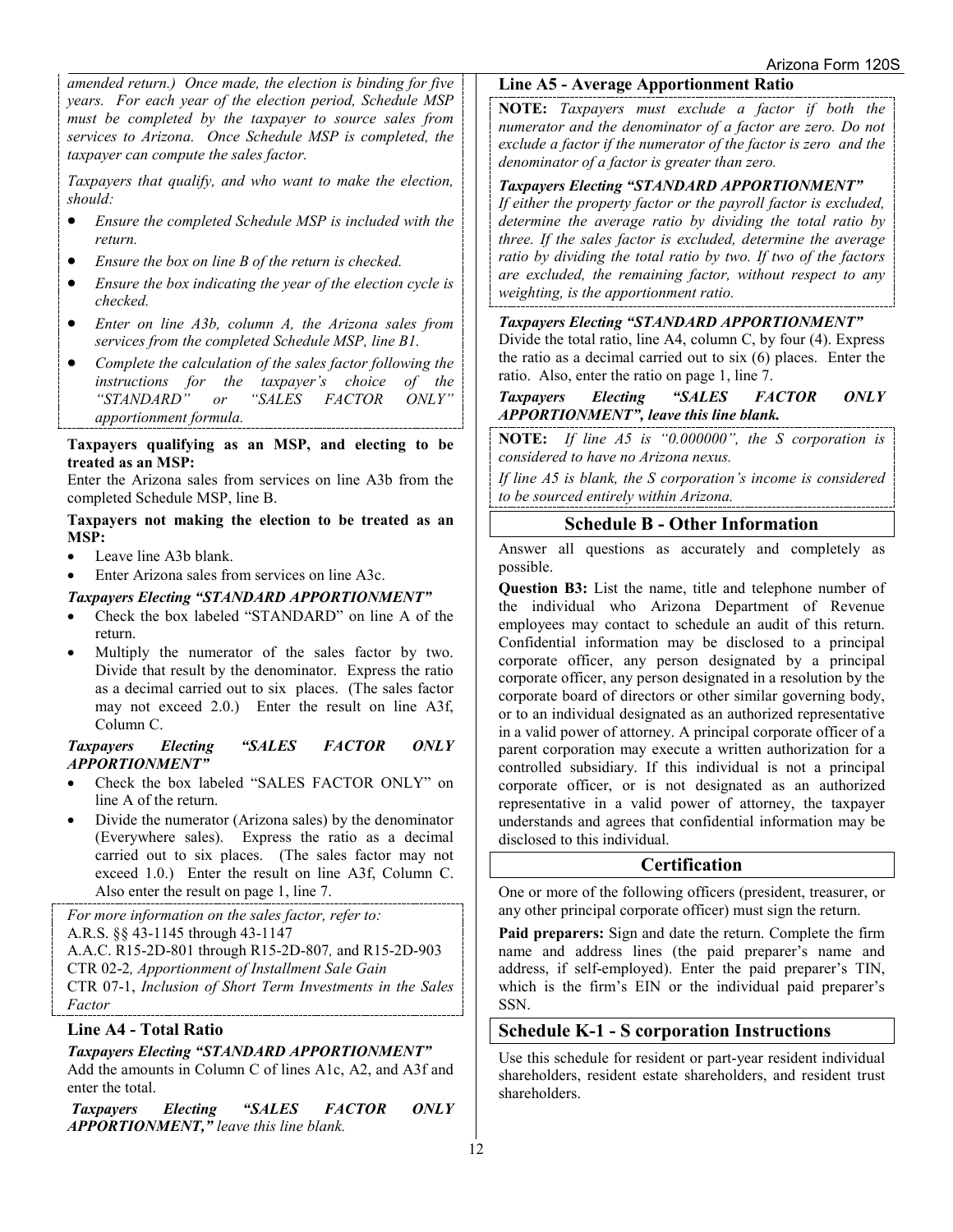Form 120S Schedule K-1, is required only if the S corporation has capital gain (loss) for the taxable year. If the S corporation does not have a capital gain (loss) for the taxable year, filing Form 120S Schedule K-1 is not necessary.

Type or print the required information in the name, address, and information boxes on the top of the Form 120S Schedule K-1. Indicate whether the S corporation's taxable year is a calendar year or a fiscal year; if a fiscal year, indicate the period covered by the taxable year on the schedule. Indicate whether this is an original or an amended schedule.

## **Part 1: Net Capital Gain (Loss) from Investment in a Qualified Small Business – Information Schedule**

Arizona allows individuals, estates, and shareholders a subtraction from Arizona gross income for any net capital gain derived from investment in a qualified small business if:

- The gain is included in:
	- o The individual taxpayer's federal adjusted gross income, or,
	- o The estate or trust's federal taxable income, and
- The business in which the S corporation invested is determined to be a qualified small business by the Arizona Commerce Authority.

An S corporation shareholder that is a pass-through entity (estate or trust) will need this information to:

- Calculate its subtraction, or,
- Complete the Arizona Form 141AZ, Schedule K-1 or Schedule K-1(NR), for each beneficiary.

Complete Form 120S Schedule K-1, Part 2 to provide information to:

- The resident and part-year resident shareholder to calculate the subtraction for net capital gain from investment in a qualified small business.
- The resident estate or trust shareholder to:
	- o Calculate the subtraction for net capital gain from investment in a qualified small business, or,
	- o Complete Form 141AZ Schedule K-1 or Schedule K-1(NR) for each beneficiary.

Complete Form 120S Schedule K-1, Part 1, line 1 and Part 3, line 4, if the shareholder's federal Schedule K-1 (Form 1120S) includes any net capital gain (loss) from investment in a qualified small business. If Part 1, line 1 is zero, enter "0" on Part 3, line 4.

Do NOT complete Form 120S Schedule K-1, Part 1 and Part 3, line 4, if the shareholder's federal Schedule K-1 (1120S) does not include any net capital gain (loss) from investment in a qualified small business.

## **Part 2: Net Capital Gain (Loss) From the Exchange of Legal Tender – Information Schedule**

For taxable years beginning from and after December 31, 2017, Arizona allows an exclusion for any net capital gain included in Arizona gross income that is derived from the exchange of one kind of legal tender for another kind of legal tender.

An S corporation shareholder that is a pass-through entity (estate or trust) will need this information to:

- Calculate its subtraction, or,
- Complete the Arizona Form 141AZ, Schedule K-1 or Schedule K-1(NR), for each beneficiary.

Complete Form 120S Schedule K-1, Part 2 to provide information to:

- The resident and part-year resident shareholder to calculate the exclusion for any net capital gain (loss) derived from the exchange of one kind of legal tender for another kind of legal tender.
- The resident estate or trust shareholder to:
	- o Calculate the exclusion for net capital gain (loss) derived from the exchange of one kind of legal tender for another kind of legal tender, or,
	- o Complete Form 141AZ Schedule K-1 or Schedule K-1(NR) for each beneficiary.

Complete Form 120S Schedule K-1, Part 2, line 2 and Part 3, line 4, if the shareholder's federal Schedule K-1 (Form 1120S) includes any net capital gain (loss) from the exchange of one kind of legal tender for another kind of legal tender. If Part 2, line 2 is zero, enter "0" on Part 3, line 4.

Do NOT complete Form 120S Schedule K-1, Part 2, line 2 and Part 3, line 4, if the shareholder's federal Schedule K-1 (1120S) does not include any net capital gain (loss) from the exchange of one kind of legal tender for another kind of legal tender.

## **Part 3: Net Long-Term Capital Gain (Loss) Subtraction – Information Schedule**

Arizona allows individuals, estates, and trusts a subtraction from Arizona gross income for a percentage of any net longterm capital gain if:

- The asset was acquired after December 31, 2011.
- The gain is included in:
	- $\circ$  The individual's federal adjusted gross income, or,<br>  $\circ$  The estate or trust's federal taxable income.
	- The estate or trust's federal taxable income.

In addition:

- Only include net long-term gains if the S corporation can verify the asset was acquired after December 31, 2011.
- If the S corporation cannot verify the asset was acquired after December 31, 2011, treat it as a capital gain asset acquired before January 1, 2012.

An S corporation shareholder that is a pass-through entity (estate or trust) will need this information to:

- Calculate its subtraction, or,
- Complete Form 141AZ Schedule K-1 or Schedule K-1(NR) for each beneficiary.

Complete Form 120S Schedule K-1, Part 3 to provide information to:

- The resident and part-year resident shareholder to calculate its subtraction for net long-term capital gain for assets acquired after December 31, 2011.
- The resident estate or trust shareholder to:
	- o Calculate its subtraction for net long-term capital gain for assets acquired after December 31, 2011, or,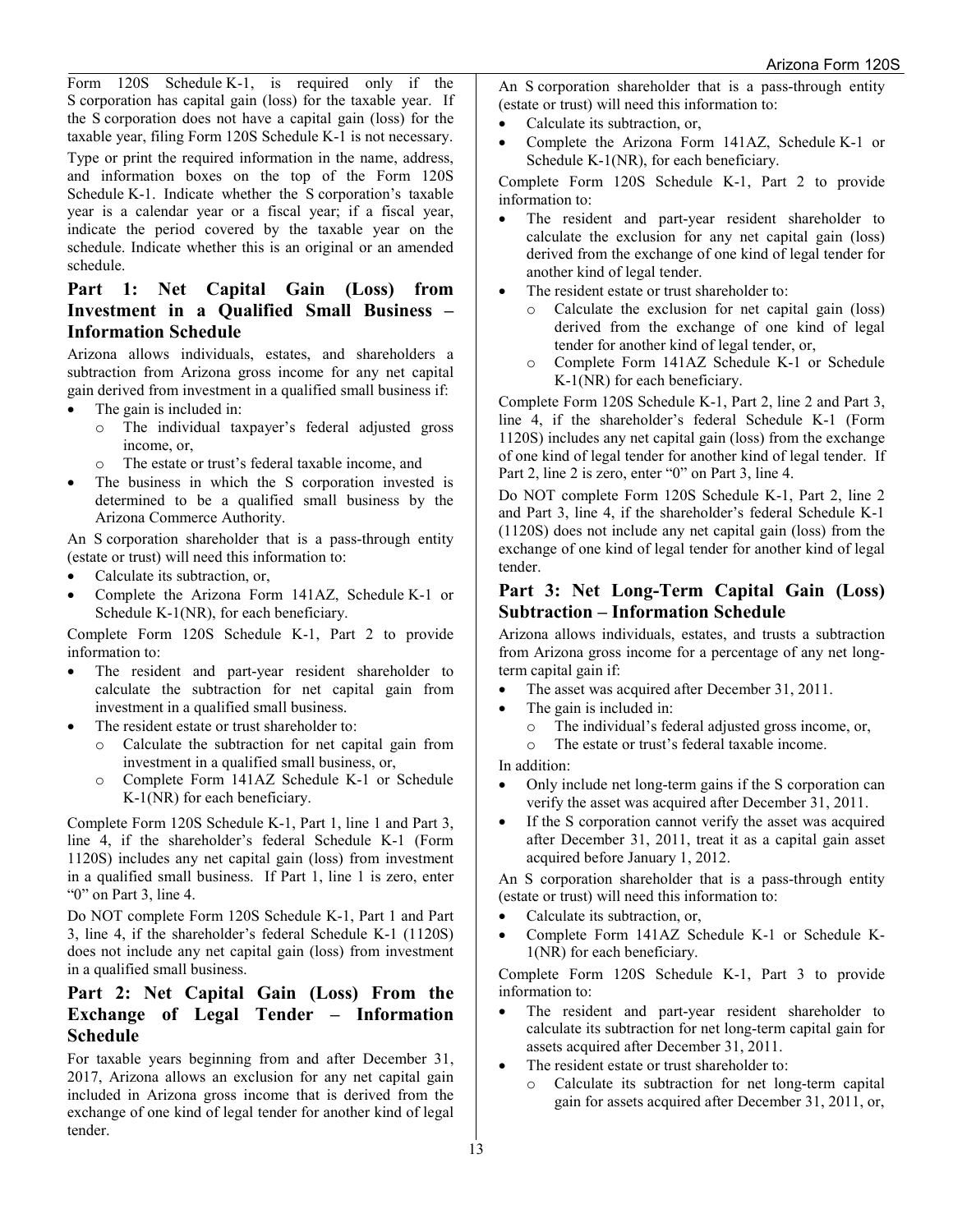o Complete Form 141AZ Schedule K-1 or Schedule K-1(NR) for each beneficiary so the beneficiary can calculate its subtraction for net long-term capital gain for assets acquired after December 31, 2011.

Complete Part 3, lines 3 through 5 (if applicable) of Form 120S Schedule K-1, as instructed on the form.

Do NOT complete Part 3, lines 3 through 5 if the shareholder's federal Schedule K-1 (Form 1120S) does not include any capital gain (loss).

A worksheet is provided at the end of these instructions to assist in determining the amount(s) to include on each shareholder's Form 120S Schedule K-1, Part 3, line 3.

## **Schedule K-1(NR) - S corporation Instructions**

Use this schedule for nonresident individual shareholders, nonresident estate shareholders, nonresident trust shareholders and exempt organization shareholders.

Type or print the required information in the name, address, and information boxes on the top of the Form 120S Schedule K-1(NR). Indicate whether the S corporation's taxable year is a calendar year or a fiscal year; if a fiscal year, indicate the period covered by the taxable year on the schedule. Indicate whether this is an original or an amended schedule.

## **Part 1: Share of Income and Deductions**

#### **Column (a) - Distributive Share Amount**

**Wholly Arizona S corporations** - in column (a), enter the distributive share amount for each line item from the federal Form 1120S Schedule K-1.

**Multistate S corporations -** in column (a), enter the nonresident shareholder's distributive share of the multistate S corporation's income (loss) that is subject to apportionment from the federal Form 1120S Schedule K-1.

## **Column (b) - Arizona Apportionment Ratio**

**Wholly Arizona S corporations -** enter 100%.

**Multistate S corporations** - enter the average ratio amount from Form 120S Schedule A, line A5, column C, or Schedule ACA, line 3. (Refer to Schedule A or Schedule ACA instructions.)

#### **Column (c) - Arizona Source Income**

**Wholly Arizona S corporations** - Enter the amount from column (a) in column (c).

**Multistate S corporations -** include a schedule that details (for each line item) the following computation:

- Step 1 The shareholder's distributive share of the S corporation's income subject to apportionment multiplied by the average ratio in column (b).
- Step 2 The shareholder's distributive share of the S corporation's income (loss) which is specifically allocable to Arizona.
- Step 3 The total of the amounts computed in steps 1 and 2 that is to be entered in column (c).

**NOTE:** *Do not include the amount of any nonbusiness income allocable to another state in the total entered in column (c).*

**All S corporations** - Column (c) is the shareholder's Arizona source income from the S corporation. Shareholders should refer to the instructions for Form 120S, Schedule K-1(NR), for information on completing their Arizona tax returns.

## **Part 2: Net Capital Gain (Loss) From Investment in a Qualified Small Business – Information Schedule**

Arizona allows individuals, estates, and trusts, a subtraction from Arizona gross income for any net capital gain derived from investment in a qualified small business if:

- The gain is included in:
	- $\circ$  The individual's federal adjusted gross income; or  $\circ$  The estate or trust's federal taxable income, and
	- The estate or trust's federal taxable income, and
- The business in which the S corporation invested is determined to be a qualified small business by the Arizona Commerce Authority.

A shareholder that is a pass-through entity (estate or trust) will need this information to:

- Calculate its subtraction for the estate or trust; or
- Complete Form 141AZ Schedule K-1, or Schedule K-1(NR), for each beneficiary.

Complete Form 120S, Schedule K-1(NR), Part 2, line 16, and Part 4, line 19 if the shareholder's federal Schedule K-1 (Form 1120S) includes any net capital gain (loss) from investment in a qualified small business. If Part 2, line 16, is zero, enter "0" on line 19.

Do NOT complete Form 120S, Schedule K-1(NR), Part 2 or Part 4, line 19 if the shareholder's federal Schedule K-1 (Form 1120S) does not include any net capital gain (loss) from investment in a qualified small business.

## **Part 3: Net Capital Gain (Loss) From the Exchange of Legal Tender – Information Schedule**

For taxable years beginning from and after December 31, 2017, Arizona allows an exclusion for any net capital gain included in Arizona gross income that is derived from the exchange of one kind of legal tender for another kind of legal tender.

An S corporation shareholder that is a pass-through entity (estate or trust) will need this information to:

- Calculate its subtraction; or,
- Complete the Arizona Form 141AZ, Schedule K-1 or Schedule K-1(NR), for each beneficiary.

Complete Form 120S, Schedule K-1(NR), Part 3, line 17, and Part 4, line 20 if the shareholder's federal Schedule K-1 (Form 1120S) includes any net capital gain (loss) from the exchange of one kind of legal tender for another kind of legal tender. If Part 3, line 17, is zero, enter "0" on line 20.

Do NOT complete Form 120S Schedule K-1(NR), Part 3 or Part 4, line 20 if the shareholder's federal Schedule K-1 (Form 1120S) does not include any net capital gain (loss) from the exchange of one kind of legal tender for another kind of legal tender.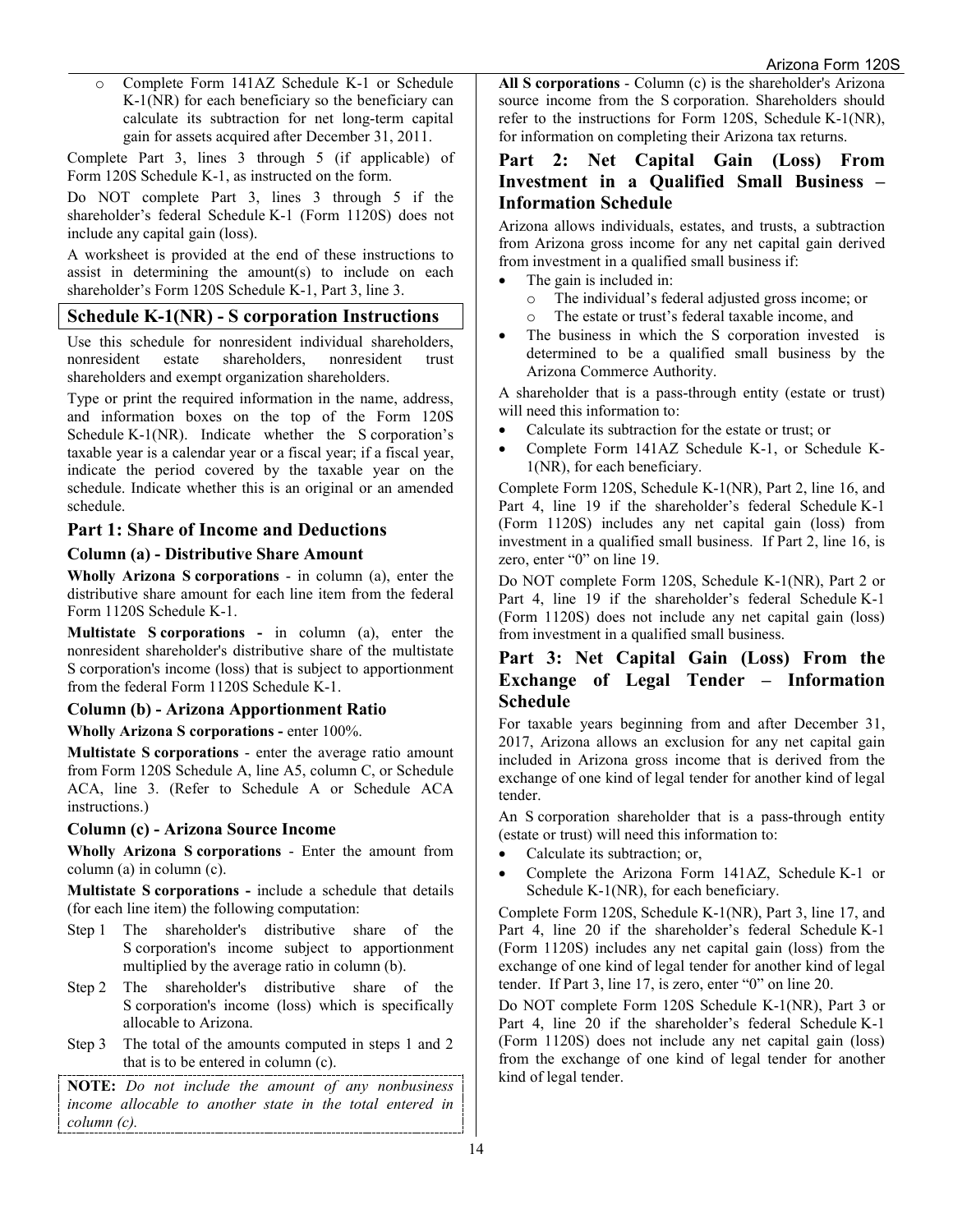## **Part 4: Net Long-Term Capital Gain Subtraction – Information Schedule**

Arizona allows individuals, estates, and trusts, a subtraction from Arizona gross income for a percentage of any net longterm capital gain if:

- The gain arises from assets acquired after December 31, 2011, and
- The gain is included in:
	- o The individual's federal adjusted gross income, or
	- o The estate or trust's federal taxable income.

#### In addition:

- Only include net long-term gains if you can verify the asset was acquired after December 31, 2011.
- If you cannot verify the asset was acquired after December 31, 2011, treat it as a capital gain asset acquired before January 1, 2012.
- A shareholder that is a pass-through entity (estate or trust) will need this information to:
	- o Calculate its subtraction, or,
	- Complete Form 141AZ Schedule K-1, or Schedule K-1(NR), for each beneficiary.

Complete Form 120S Schedule K-1(NR) to provide information to:

- The nonresident shareholder to calculate the subtraction for net long-term capital gain from assets acquired after December 31, 2011;
- The nonresident estate or trust shareholder to:
	- o Calculate the subtraction for net long-term capital gain from assets acquired after December 31, 2011, or,
	- o Complete Form 141AZ Schedule K-1 or Schedule K-1(NR) for each beneficiary so each can calculate its subtraction for net long-term capital gain for assets acquired after December 31, 2011.

A worksheet is provided at the end of these instructions to assist in determining the amount(s) to include on each shareholder's Form 120S Schedule K-1(NR), Part 4, line 18.

## **Shareholder Reporting Requirements for 2018**

## **Exempt Organization Shareholders**

Exempt organization shareholders must file Form 99T to report the income (loss) from the S corporation. This income (loss) is included in the organization's unrelated business taxable income from the federal Form 990-T.

## **Resident or Part-Year Resident Individual Shareholders**

Resident or part-year individual shareholders are taxable on their entire distributive share of income from the S corporation. The distributive share of income reported on the federal return will flow through to Form 140 or Form 140PY.

## **Nonresident Individual Shareholders**

Nonresident individual shareholders of S corporations operating in Arizona are subject to Arizona income tax on their distributive share of the income (loss) earned by the S corporation in Arizona. Refer to Form 120S Schedule K-1(NR). Nonresident shareholders must file Form 140NR to report this income (loss).

**Composite return:** The Arizona Department of Revenue will accept a composite return filed by the S corporation on Form 140NR for nonresident individual shareholders so long as the return includes ten or more participating members.

Refer to the department's ruling ITR 16-2, for more information regarding filing a composite return on Form 140NR.

## **Estate and Trust Shareholders**

Shareholders that are estates or trusts are taxable on their entire distributive share of income from the S corporation. Resident trust or estate distributive share income will flow through to Form 141AZ. Nonresident estate or trust distributive share income should be reported on Schedule A of Form 141AZ.

The instructions for the *Worksheet for Net Long-Term Capital Gain Subtraction for Assets Acquired After December 31, 2011,* are after the worksheet on page 17.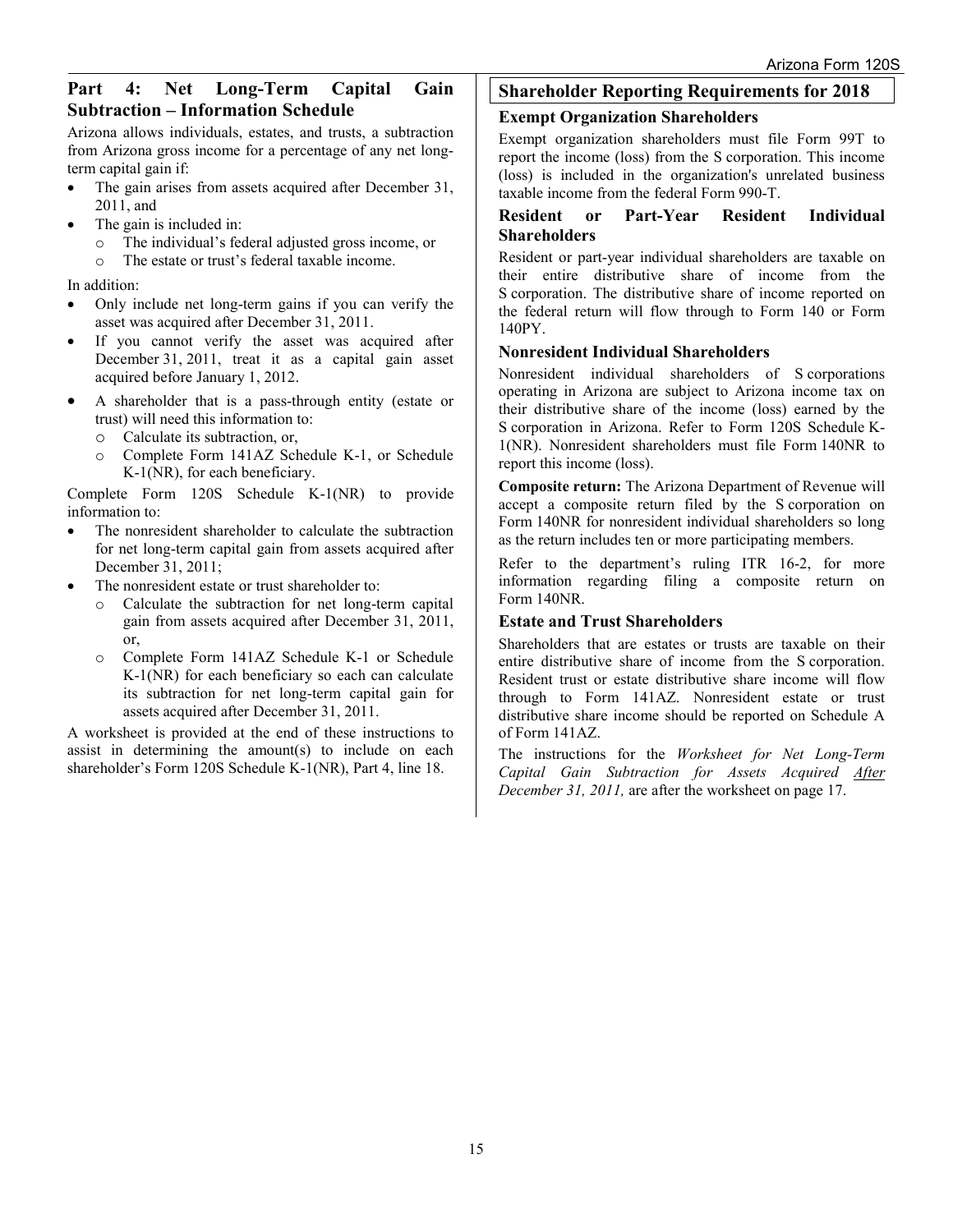# **Worksheet for Net Long-Term Capital Gain Subtraction for Assets Acquired After December 31, 2011**

 $\Box$  Original return  $\Box$  Amended return

|                                                                                                                                                                                                                                                      | Net long-term capital gain (loss) as reported on                                                                                          |                                   |                   | (a)                                                                                                                 | (b)                                                                                                               | (c) |
|------------------------------------------------------------------------------------------------------------------------------------------------------------------------------------------------------------------------------------------------------|-------------------------------------------------------------------------------------------------------------------------------------------|-----------------------------------|-------------------|---------------------------------------------------------------------------------------------------------------------|-------------------------------------------------------------------------------------------------------------------|-----|
| federal Schedule D (or other form/schedule) and<br>included in the distributive share amount.<br>Enter the total net long-term capital gain (loss) from<br>the following forms in each applicable column. See<br>instructions on the following page. |                                                                                                                                           | Net<br>capital<br>$(\text{loss})$ | long-term<br>gain | Net long-term capital<br>gain (loss) included in<br>column (a) from assets<br>acquired<br>before<br>January 1, 2012 | Net long-term capital<br>gain (loss) included<br>in column (a) from<br>assets acquired after<br>December 31, 2011 |     |
| $\mathbf{1}$                                                                                                                                                                                                                                         | Long-term capital gain (loss) reported on<br>federal Schedule D from Form(s) 8949.<br>Combine the amounts and enter the total.            | $\mathbf{1}$                      |                   |                                                                                                                     |                                                                                                                   |     |
| 2                                                                                                                                                                                                                                                    | Form(s) 6252 Installment Sale Income                                                                                                      | $\overline{2}$                    |                   |                                                                                                                     |                                                                                                                   |     |
| 3                                                                                                                                                                                                                                                    | Form(s) 8824 Like-Kind Exchanges                                                                                                          | 3                                 |                   |                                                                                                                     |                                                                                                                   |     |
| 4                                                                                                                                                                                                                                                    | Reserved.                                                                                                                                 | 4                                 |                   |                                                                                                                     |                                                                                                                   |     |
| 5                                                                                                                                                                                                                                                    | Reserved.                                                                                                                                 | 5                                 |                   |                                                                                                                     |                                                                                                                   |     |
| 6                                                                                                                                                                                                                                                    | Pass-through from Estate, Partnership,<br>and/or Trust - from Arizona Form 141AZ<br>or Form 165 Schedule K-1 or Schedule K-<br>$1(NR)$ .  | 6                                 |                   |                                                                                                                     |                                                                                                                   |     |
| 7                                                                                                                                                                                                                                                    | Any other long-term capital gain (loss)                                                                                                   | 7                                 |                   |                                                                                                                     |                                                                                                                   |     |
| 8                                                                                                                                                                                                                                                    | Net long-term capital gain (loss). Add<br>lines 1 through 7 in each column and enter<br>the total $(s)$ .                                 | 8                                 |                   |                                                                                                                     |                                                                                                                   |     |
|                                                                                                                                                                                                                                                      | For each shareholder, enter the distributive<br>share of the amounts from line 8 on<br>Form 120S Schedule K-1 or Schedule K-<br>$1(NR)$ . |                                   |                   |                                                                                                                     |                                                                                                                   |     |

The instructions for the *Worksheet for Net Long-Term Capital Gain Subtraction for Assets Acquired After December 31, 2011,* are on the next page.